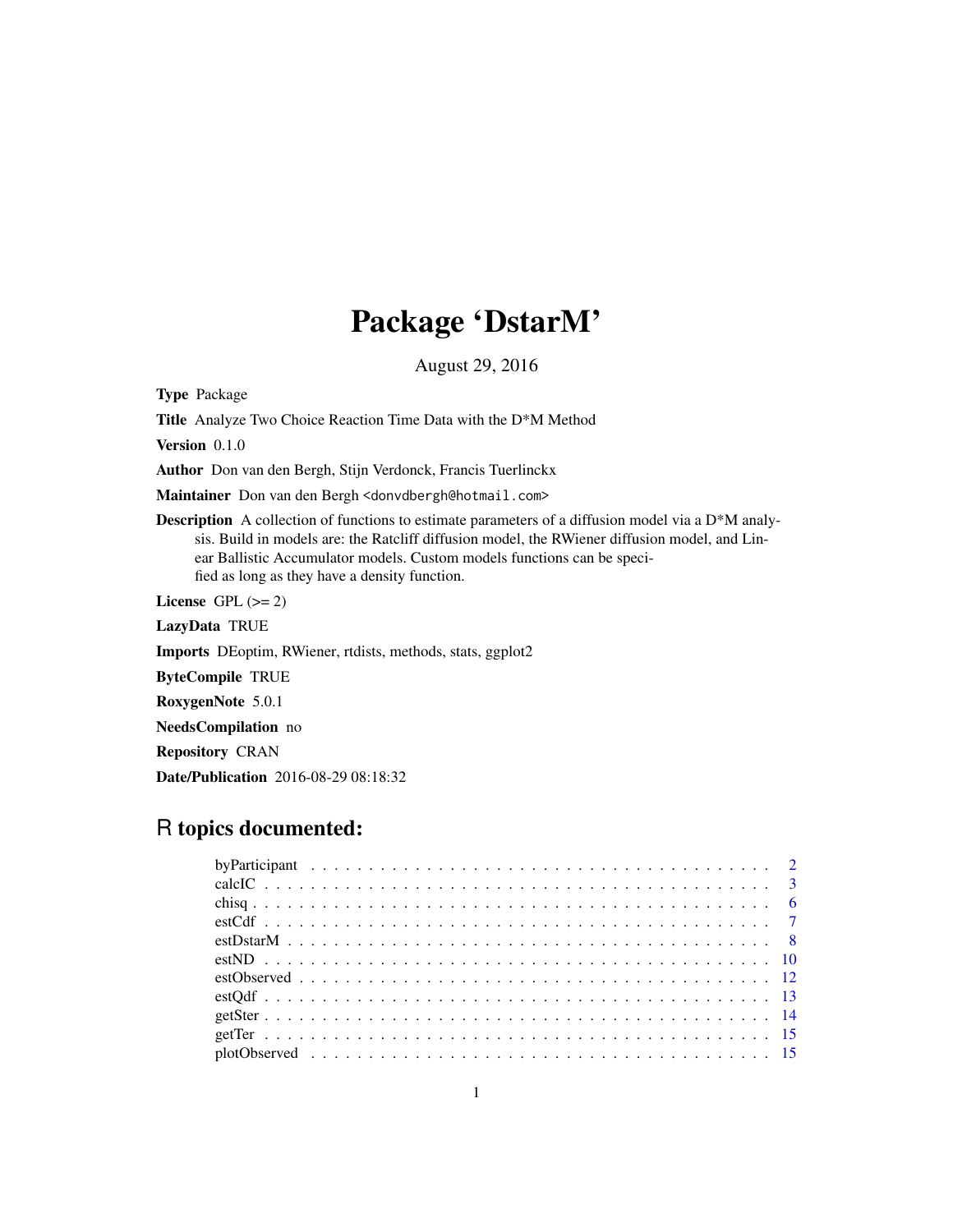#### <span id="page-1-0"></span>2 byParticipant

| Index |  |  |  |  |  |  |  |  |  |  |  |  |  |  |  |  |  |  |  |
|-------|--|--|--|--|--|--|--|--|--|--|--|--|--|--|--|--|--|--|--|
|       |  |  |  |  |  |  |  |  |  |  |  |  |  |  |  |  |  |  |  |
|       |  |  |  |  |  |  |  |  |  |  |  |  |  |  |  |  |  |  |  |
|       |  |  |  |  |  |  |  |  |  |  |  |  |  |  |  |  |  |  |  |
|       |  |  |  |  |  |  |  |  |  |  |  |  |  |  |  |  |  |  |  |
|       |  |  |  |  |  |  |  |  |  |  |  |  |  |  |  |  |  |  |  |

byParticipant *Helper function to do DstarM analyses by participant.*

#### Description

A helper function to do run DstarM functions per participant. Supported functions are: [estDstarM](#page-7-1), [estND](#page-9-1), and [estObserved](#page-11-1).

#### Usage

```
byParticipant(data, resD, resND, argsEstDstarM = list(), argsEstND = list(),
 argsEstObserved = list(), uniqueArgs = FALSE)
```
#### Arguments

| data            | data.frame with a \$id column. For other requirements, see estDstarM.                                                                                                                 |
|-----------------|---------------------------------------------------------------------------------------------------------------------------------------------------------------------------------------|
| resD            | list of decision models (all of class DstarM).                                                                                                                                        |
| resND           | list of nondecision models (all of class DstarM).                                                                                                                                     |
| argsEstDstarM   | Additional arguments for estDstarM.                                                                                                                                                   |
| argsEstND       | Additional arguments for estND.                                                                                                                                                       |
| argsEstObserved |                                                                                                                                                                                       |
|                 | Additional arguments for estObserved.                                                                                                                                                 |
| uniqueArgs      | Logical, are the additional arguments specified using one list for all participants<br>or does the list of additional arguments contain lists with participant specific<br>arguments? |

```
## Not run:
library(DstarM)
tt = seq(0, 5, .1)pars = c(.8, 2, .5, .5, .5, # condition 1).8, 3, .5, .5, .5, # condition 2
         .8, 4, .5, .5, .5) # condition 3
pdfND = dbeta(tt, 10, 30)# simulate data for 2 participants
n = 1.2e3data = rbind(sinData(n = n, pars = pars, tt = tt, pdfND = pdfND),simData(n = n, pars = pars, tt = tt, pdfND = pdfND))# add participant column
```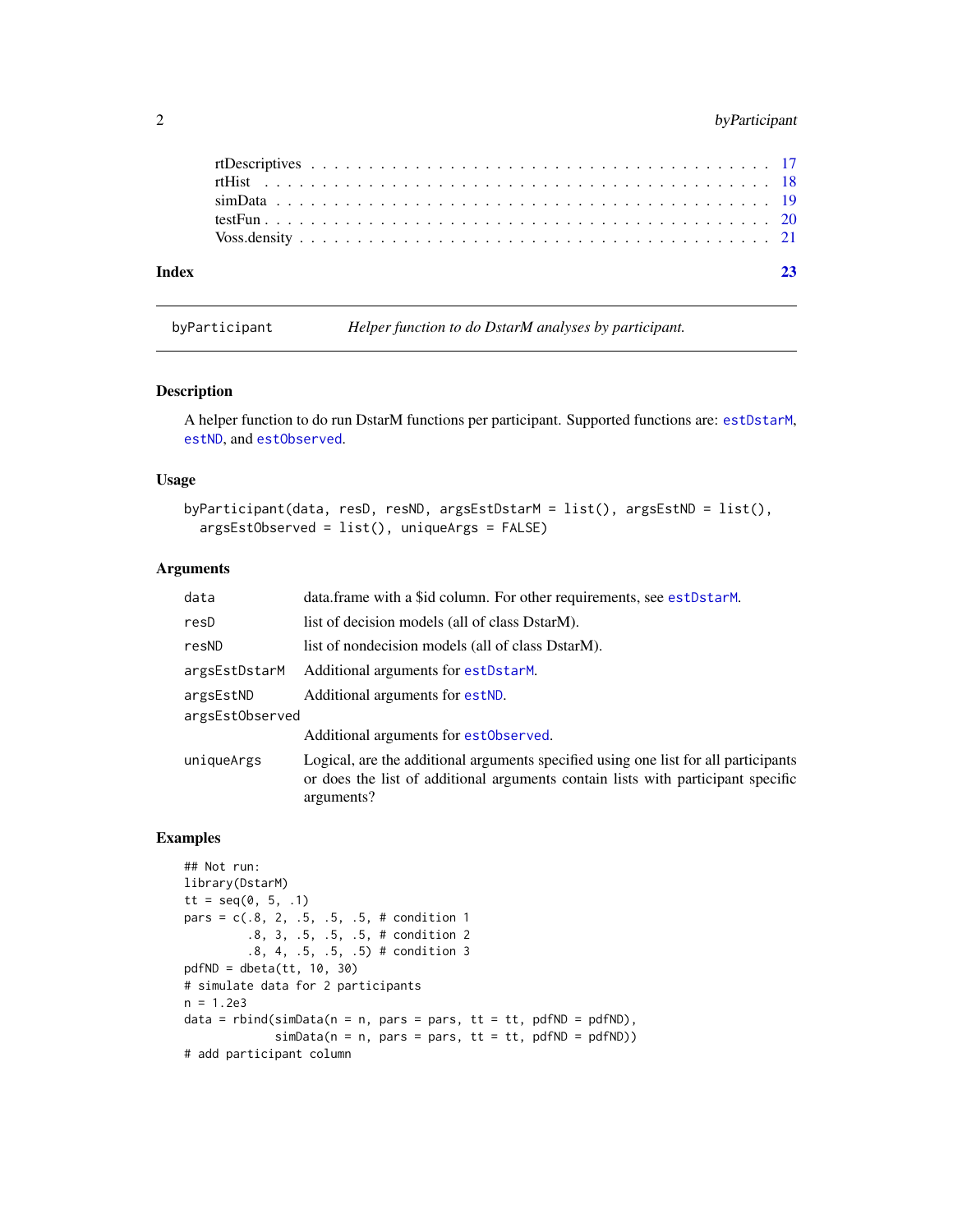#### <span id="page-2-0"></span> $\text{calcIC}$  3

```
data$pp = rep(1:2, each = n)
# define restriction matrix
restr = matrix(1:5, 5, 3)restr[2, -1] = 6:7 # allow drift rates to differ
# fix variance parameters
fixed = matrix(c('sz1', .5, 'sv1', .5), 2, 2)## Run D*M analysis by pp
resDpp = byParticipant(data = data,
                       argsEstDstarM = list(tt = tt,restr = restr,
                                            fixed = fixed,
                                            Optim = list(parallelType = 1)))
coef(resDpp)
plot(resDpp)
resNDpp = byParticipant(resD = resDpp,
                        argsEstND = list(Optim = list(parallelType = 1)))
plot(resNDpp, xlim = 0:1)
lines(tt, pdfND, col = 3, type = 'b')resObsPp = byParticipant(resD = resDpp,
                         resND = resNDpp)
plot(resObsPp)
## End(Not run)
```
calcIC *Calculate Information Criteria*

#### Description

Calculate information criteria for D\*M models. This function can be called with the resObserved argument or the resDecision and, in case of D\*M analyses, also the nondecision analysis. If resObserved is not supplied a call to [estObserved](#page-11-1) will be made.

#### Usage

calcIC(resObserved, resDecision, resND, data, npar)

#### Arguments

| resObserved | an object of class D*M, specifically output of the function estObserved. |
|-------------|--------------------------------------------------------------------------|
| resDecision | an object of class D*M, specifically output of the function estDstarM.   |
| resND       | an object of class D*M, specifically output of the function est ND.      |
| data        | The data used to estimate respecision.                                   |
| npar        | The number of parameters estimated.                                      |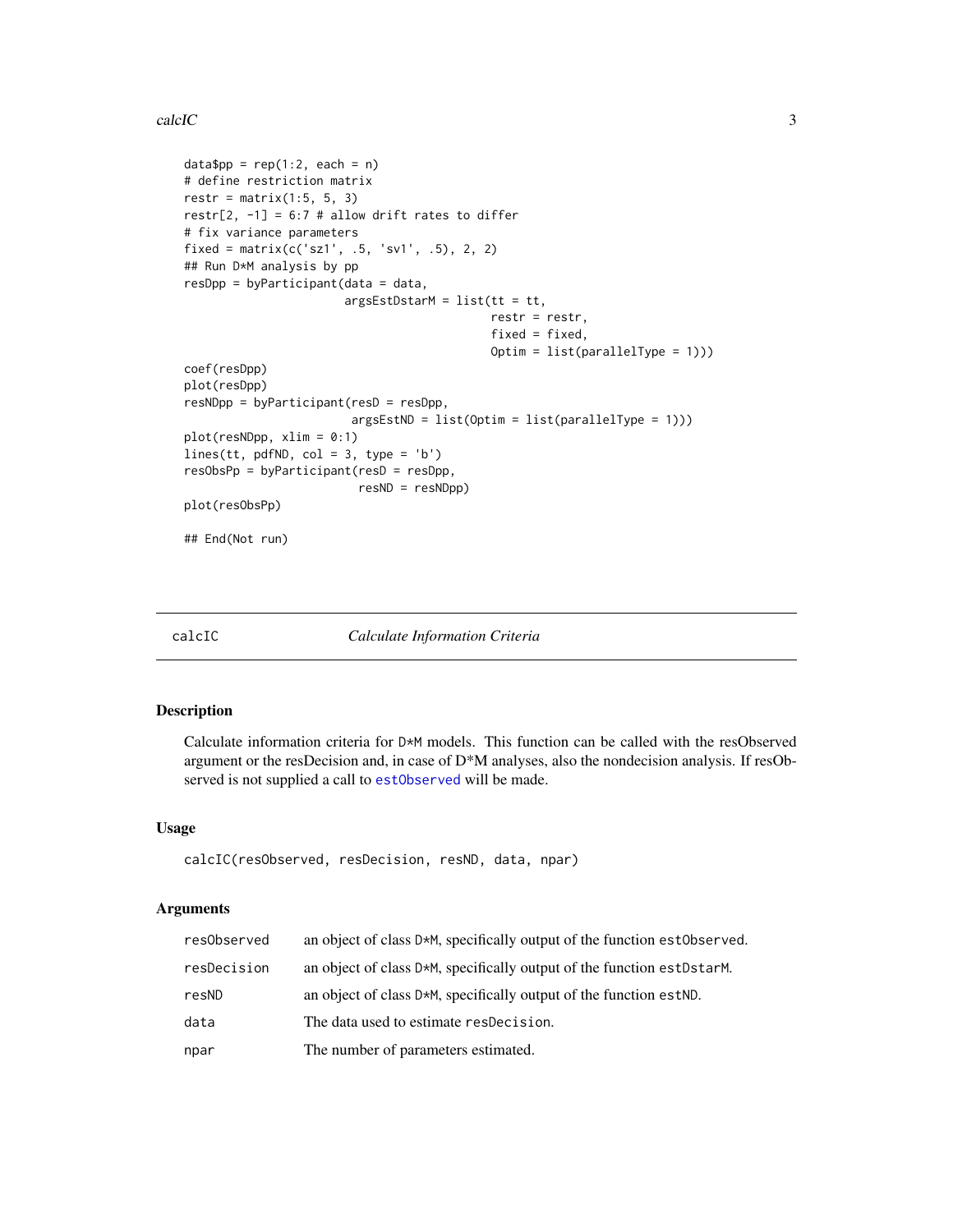#### Details

Calculates several information criteria.

Calculate information criteria for D\*M models. The results should be interpreted carefully! D\*M models are **not** estimated by maximizing a likelihood, and therefore more complex models do not always necessarily have a higher likelihood than less complex models. Also, adding parameters to the decision model might improve the fit of the decision model, but can worsen the fit of the nondecision model. As a result the total fit decreases when adding unneeded parameters. This is shown in the example. Caution is adviced when interpreting likelihood based information criteria.

#### Value

a list (S3 object of class 'D\*M') that contains:

| AIC    | Akaike Information Criterion.                                    |
|--------|------------------------------------------------------------------|
| AICc   | AIC with a correction for finite sample sizes.                   |
| BIC    | Bayesian Information Criterion, also known as Schwarz criterion. |
| npar   | Number of parameters.                                            |
| logLik | The natural log of the likelihood.                               |
|        |                                                                  |

```
rm(list = ls())set.seed(42)
# Simulate data, fit 3 models, compare models.
# simulate data with three stimuli of different difficulty.
# this implies different drift rates across conditions.
# define a time grid. A more reasonable stepsize is .01; this is just for speed.
tt = seq(0, 5, .1)pars = c(.8, 2, .5, .5, .5, # condition 1).8, 3, .5, .5, .5, # condition 2
        .8, 4, .5, .5, .5) # condition 3
pdfND = dbeta(tt, 10, 30)
# simulate data
dat = simData(n = 3e3, pars = pars, tt = tt, pdfND = pdfND)# define restriction matrices
restr1 = restr2 = restr3 = matrix(1:5, 5, 3)## restr1 allows nothing to differ over conditions
restr2[2, 2:3] = 6:7 # allow drift rates to differ
restr3[1:3, 2:3] = 6:11 # allow all decision model parameters to differ
# fix variance parameters
fixed = matrix(c('szl', .5, 'sv1', .5), 2, 2)## Not run:
# Run D*M analysis
resD1 = estDstarM(dat = dat, tt = tt, restr = restr1, fixed = fixed, Optim = list(parallelType = 1))
resD2 = estDstarM(data = dat, tt = tt, restr = restr2, fixed = fixed, Optim = list(parallelType = 1))resD3 = estDstarM(dat = dat, tt = tt, restr = restr3, fixed = fixed, Optim = list(parallelType = 1))
# Estimate nondecision density - The warnings can be ignored.
# Quantiles for nondecision densities cannot be calculated due to the big time grid (by .1).
resND1 = estND(resD1, Optim = list(parallelType = 1))
```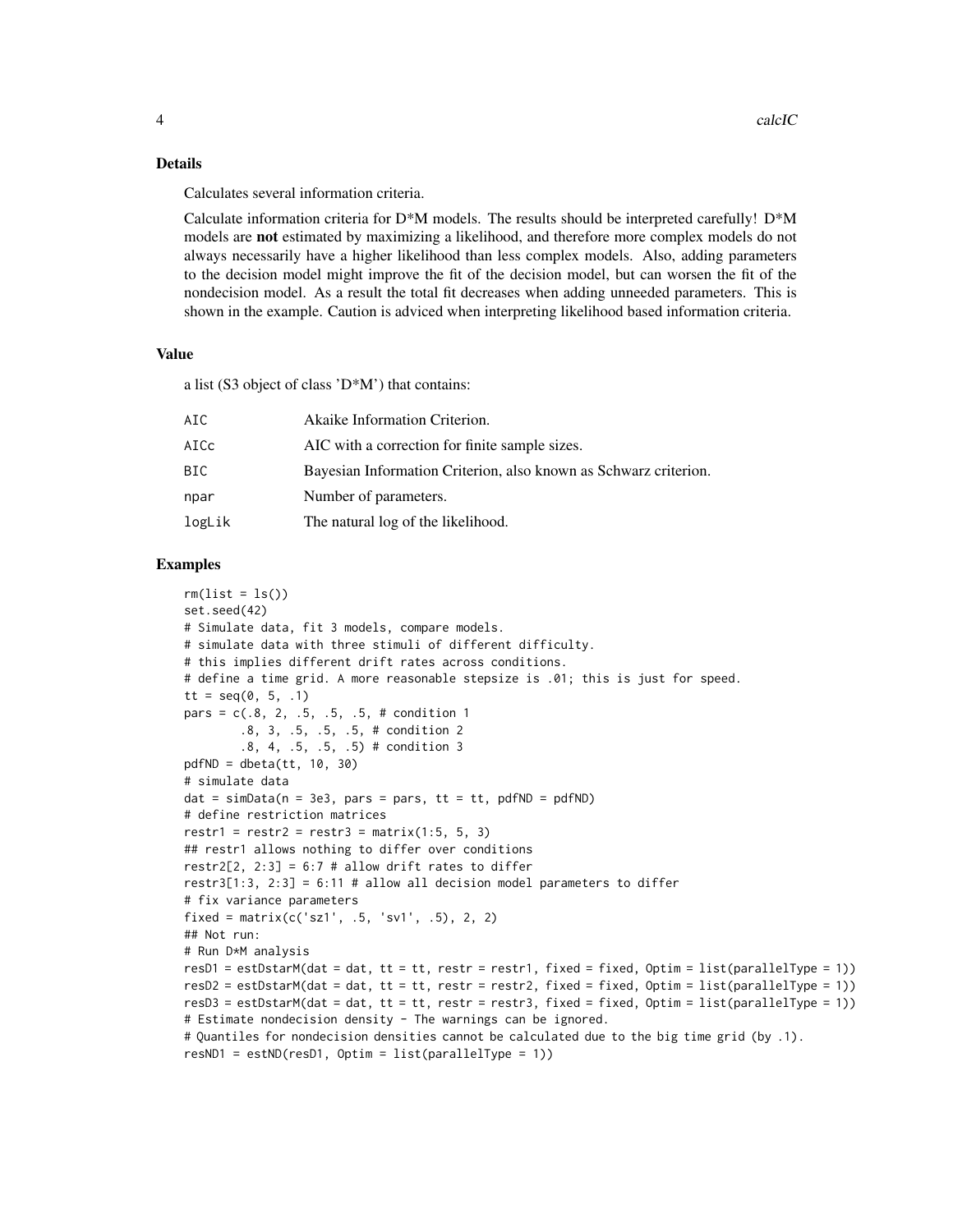```
resND2 = estND(resD2, Optim = list(parallelType = 1))resND3 = estND(resD3, Optim = list(parallelType = 1))# Estimate observed densities
resObs1 = estObserved(resD1, resND1)
resObs2 = estObserved(resD2, resND2)
resObs3 = estObserved(resD3, resND3)
# Compare optimizer fitness
lstObs = list(resObs1, resObs2, resObs3)
# fit$total is the sum of fit$Decision and
# fit$ND. Model 3 has the lowest fit
sapply(lstObs, function(x) x$fit$total)
# model 3 has lowest Decision fit due to overfitting
sapply(lstObs, function(x) x$fit$Decision)
# However, model 3 has worse nondecision fit compared to model 2 due to overfitting!
sapply(lstObs, function(x) x$fit$ND)
# Calculate information criteria
IC1 = calcIC(resObs1, resD1, data = dat)
IC2 = calcIC(resObs2, resD2, data = dat)
IC3 = calcIC(resObs3, resD3, data = dat)
sapply(list(IC1, IC2, IC3), function(x) x$logLik)
# Do likelihood ratio tests
anova(IC1, IC2, IC3) # unorthodox output, model 2 is best?
which.min(c(IC1$AIC, IC2$AIC, IC3$AIC)) # model 2 is best
which.min(c(IC1$BIC, IC2$BIC, IC3$BIC)) # model 2 is best
# We can do the same for traditional analyses
# likelihood based methods do work for traditional analyses
# define restriction matrices
restrC1 = restrC2 = restrC3 = matrix(1:7, 7, 3)# restr1 allows nothing to differ over conditions
restrC2[2, 2:3] = 8:9 # allow drift rates to differ
restrC3[c(1:2, 4), 2:3] = 8:13 # allow all decision model parameters to differ
# Do traditional analyses
resC1 = estDstarM(data = dat, tt = tt, restr = restrC1, fixed = fixed,DstarM = FALSE, Optim = list(parallelType = 1))
resC2 = estDstarM(data = dat, tt = tt, restr = restrC2, fixed = fixed,DstarM = FALSE, Optim = list(parallelType = 1))
resC3 = estDstarM(data = dat, tt = tt, restr = restrC3, fixed = fixed,DstarM = FALSE, Optim = list(parallelType = 1))
# resObs does not need to be calculated now since resC* contains the full model
# Estimate observed densities
resObsC1 = estObserved(resC1)
resObsC2 = estObserved(resC2)
resObsC3 = estObserved(resC3)
# Compare optimizer fitness
lstObsC = list(resObsC1, resObsC2, resObsC3)
sapply(lstObsC, function(x) x$fit$total)
# Calculate information criteria
ICC1 = calcIC(resObserved = resObsC1, data = dat)ICC2 = calcIC(resDecision = resC2, data = dat) # both input methods are possible.ICC3 = calcIC(resObserved = resObsC3, data = dat)sapply(list(ICC1, ICC2, ICC3), function(x) x$logLik)
# Do likelihood ratio tests
# correct model is retrieved by all methods
```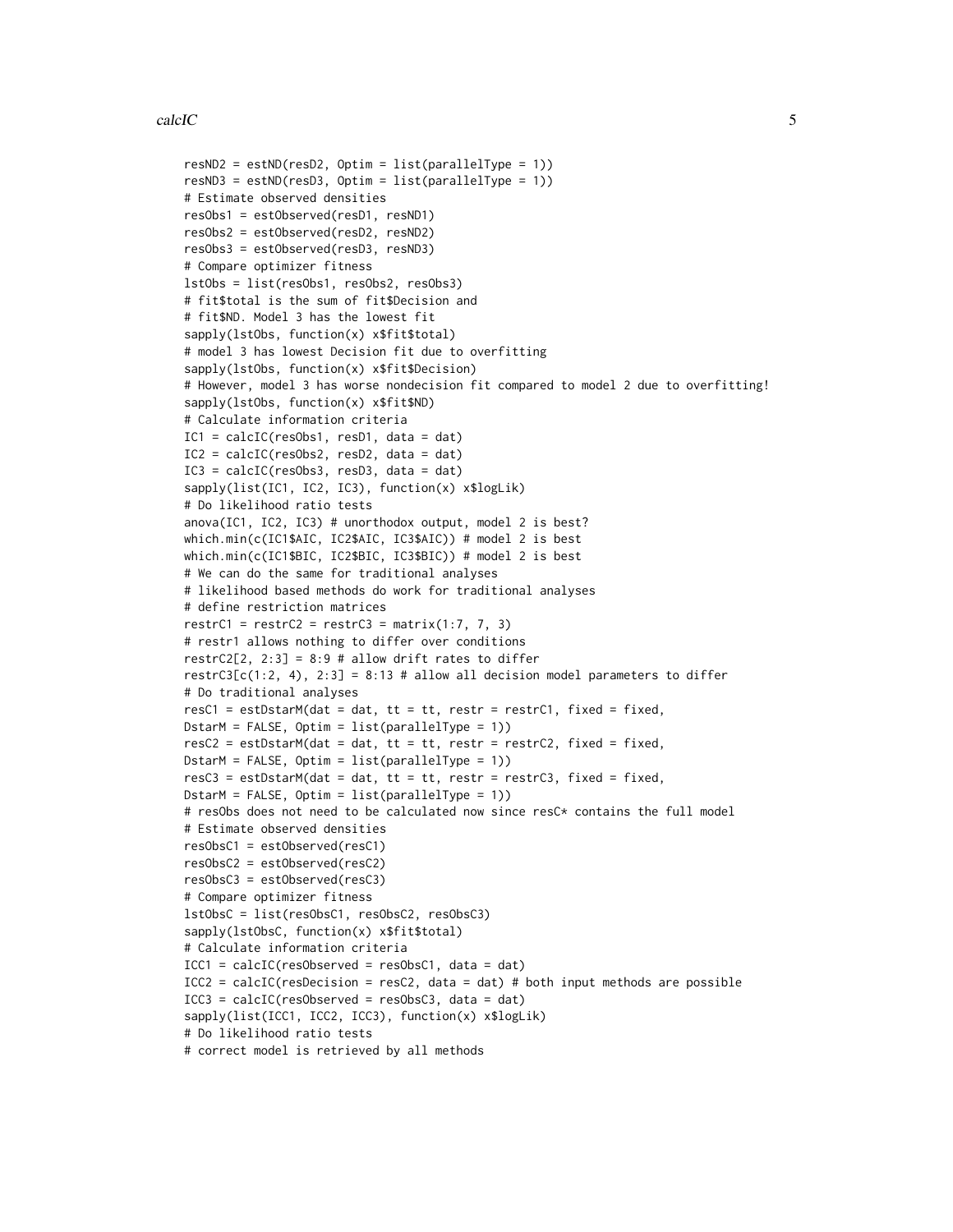```
anova(ICC1, ICC2, ICC3)
which.min(c(ICC1$AIC, ICC2$AIC, ICC3$AIC))
which.min(c(ICC1$BIC, ICC2$BIC, ICC3$BIC))
```
## End(Not run)

chisq *Calculates the distance between two probability densities.*

#### Description

Calculates the distance between two probability densities.

#### Usage

chisq(tt, a, b)

battacharyya(tt, a, b)

hellinger(tt, a, b)

#### Arguments

| tt | the time grid on which the densities are evaluated. |
|----|-----------------------------------------------------|
| a  | a vector with values of the first density.          |
| b  | a vector with values of the second density.         |

#### Value

The distance between densities a and b.

#### Examples

# Lets simulate a bunch of parameters and compare the three distance measures.

```
tt = seq(0, 5, .001)parsMatV = cbind(.8, seq(0, 5, .5), .5, .5, .5) # differ only in drift speed
parsMatA = cbind(seq(.5, 2, .15), 2, .5, .5, .5)# differ only in boundary
# calculate densities for all these parameters
dV = apply(parsMatV, 1, function(x, tt) Voss. density(tt, x, boundary = 'upper'), tt = tt)dA = apply(parsMatA, 1, function(x, tt) Voss. density(tt, x, boundary = 'upper'), tt = tt)# make plots of the densities
matplot(tt, dA, xlim = c(0, .6), main = 'Densities with different Boundary',
        col = rainbow(ncol(dA)), type = 'l', lty = 1, las = 1, bty = 'n',
        xlab = 'Time', ylab = 'Density')
legend('topright', lty = 1, bty = 'n', col = rainbow(ncol(dA)),legend = paste('a = ', parsMatA[, 1])matplot(tt, dV, xlim = c(\emptyset, .6), main = 'Densities with different Drift Speed',
        col = rainbow(ncol(dV)), type = 'l', lty = 1, las = 1, bty = 'n',
```
<span id="page-5-0"></span> $\epsilon$  chief chief chief chief chief chief chief chief chief chief chief chief chief chief chief chief chief chief chief chief chief chief chief chief chief chief chief chief chief chief chief chief chief chief chief chief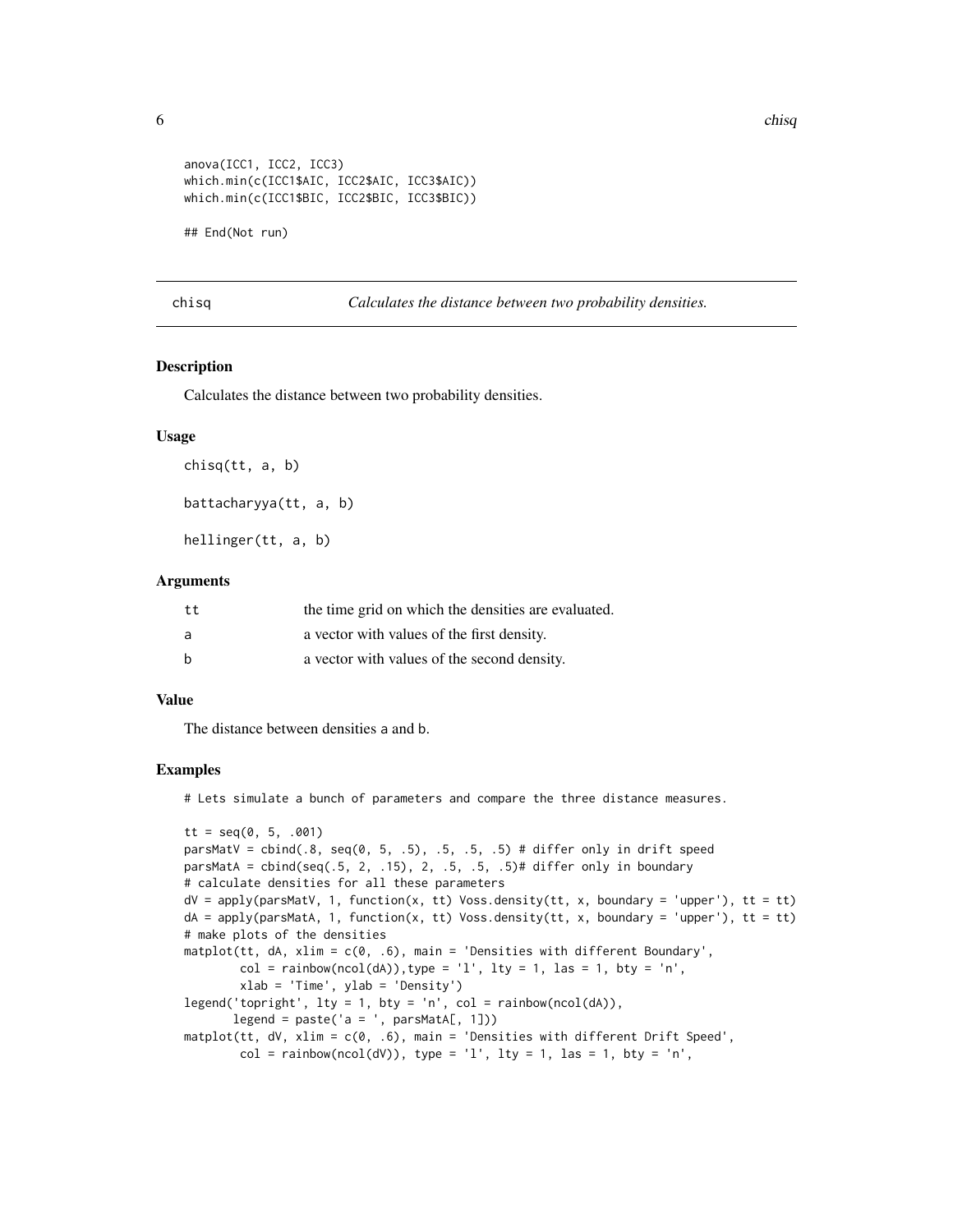<span id="page-6-0"></span>estCdf 7

```
xlab = 'Time', ylab = 'Density')
legend('topright', lty = 1, bty = 'n', col = rainbow(ncol(dV)),
      legend = paste('v = ', parsMatV[, 2]))
# empty matrices for data storage
distMatV = matrix(NA, nrow = ncol(dV) - 1, ncol = 3,
                  dimnames = list(NULL, c('Chisq', 'Bhattacharyya', 'Hellinger')))
distMatA = matrix(NA, nrow = ncol(dA) - 1, ncol = 3,
                  dimnames = list(NULL, c('Chisq', 'Bhattacharyya', 'Hellinger')))
# calculate distances between densities in column i and i + 1.
# this is done using three different distance measures
for (i in 1: (ncol(dA) - 1)) {
 distMatV[i, ] = c(chisq(tt, dV[, i], dV[, i + 1]),
                    battacharyya(tt, dV[, i], dV[, i + 1]),
                    hellinger(tt, dV[, i], dV[, i + 1]))
 distMatA[i, ] = c(chisq(tt, dA[, i], dA[, i + 1]),
                    battacharyya(tt, dA[, i], dA[, i + 1],hellinger(tt, dA[, i], dA[, i + 1]))
}
# The three distance measures correlate highly for differences in Boundary
cor(distMatA)
# The battacharyya distance measures does not correlate with the others
# when calculating differences in drift speed
cor(distMatV)
```
<span id="page-6-1"></span>

estCdf *Estimate cumulative distribution for D\*M models*

#### Description

Estimate cumulative distribution for D\*M models

#### Usage

estCdf(x)

#### Arguments

x Any density function to calculate a cumulative distribution for. The code is designed for input of class DstarM but other input is also accepted. Other input can be either a matrix where columns represent densities or a single vector representing a density.

#### Details

Cumulative distributions functions are calculated by: cumsum(x) / sum(x). This method works well enough for our purposes. The example below shows that the [ecdf](#page-0-0) functions seems to work slightly better. However, this estimates a cdf from raw data and does not transform a pdf into a cdf and is therefore not useful for D\*M models.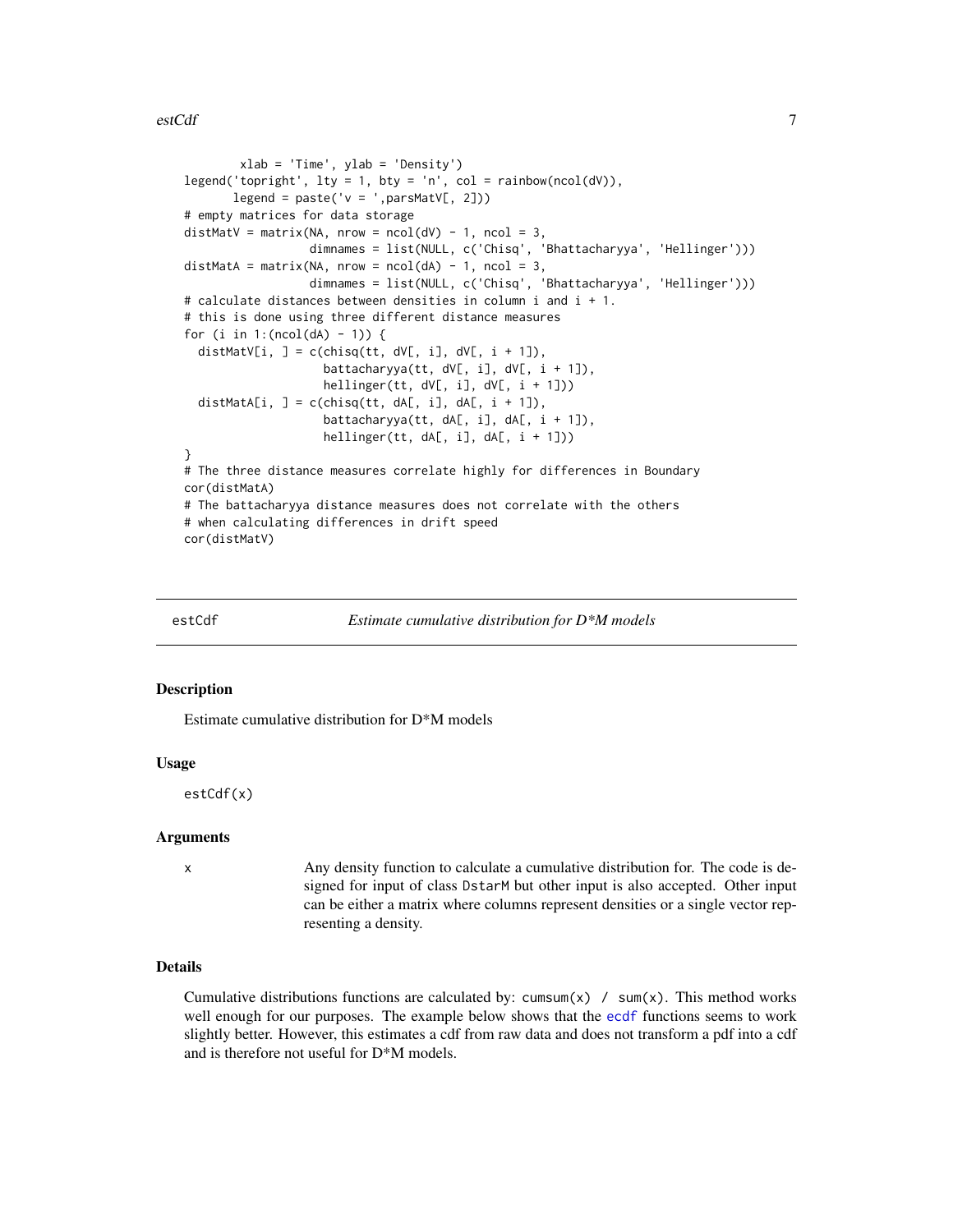#### <span id="page-7-0"></span>Value

Cumulative density function(s). If the input was a matrix, a matrix of cumulative density functions is returned.

#### Examples

```
x = rnorm(1000)xx = seq(-5, 5, .1)approx1 = stats::ecdf(x)(xx)approx2 = estCdf(dnorm(xx, mean(x), sd(x)))trueCdf = pnorm(xx)matplot(xx, cbind(trueCdf, approx1, approx2), type = c('l', 'p', 'p'),
       lty = 1, col = 1:3, pch = 1, bty = 'n', las = 1, ylab = 'Prob')
legend('topleft', legend = c('True Cdf', 'Stats Estatimation', 'DstarM Estimation'),
      col = 1:3, lty = c(1, NA, NA), pch = c(NA, 1, 1), bty = 'n')
```
<span id="page-7-1"></span>estDstarM *Do a D\*M analysis*

#### Description

Do a D\*M analysis

#### Usage

```
estDstarM(data, tt, restr = NULL, fixed = list(), lower, upper,
  Optim = list(), DstarM = TRUE, SE = 0, oscPdf = TRUE,
  splits = rep.int(0, (ncondition)), forceRestriction = TRUE, mg = NULL,
 h = 1, pars, fun.density = Voss.density, args.density = list(),
  fun.dist = chisq, args.dist = list(t + t), verbose = TRUE)
```
#### Arguments

| data  | A dataframe with: a column named rt containing response times in ms, a col-<br>umn named response containing at most 2 response options, and an optional<br>column named condition containing a numeric index as to which conditions<br>observations belong.                                                                                                                           |
|-------|----------------------------------------------------------------------------------------------------------------------------------------------------------------------------------------------------------------------------------------------------------------------------------------------------------------------------------------------------------------------------------------|
| tt    | A time grid on which the density function will be evaluated. Should be larger<br>than the highest observed reaction time.                                                                                                                                                                                                                                                              |
| restr | A restriction matrix where each column depicts one condition. The number of<br>rows should match the number of parameters (and be equal to the length of<br>lower). The contents of restr should be numbers, identical numbers means<br>that these parameters (either within or between condition) will be constrained.<br>Different numbers means parameters will not be constrained. |
| fixed | A matrix that allows for fixing parameters to certain values.                                                                                                                                                                                                                                                                                                                          |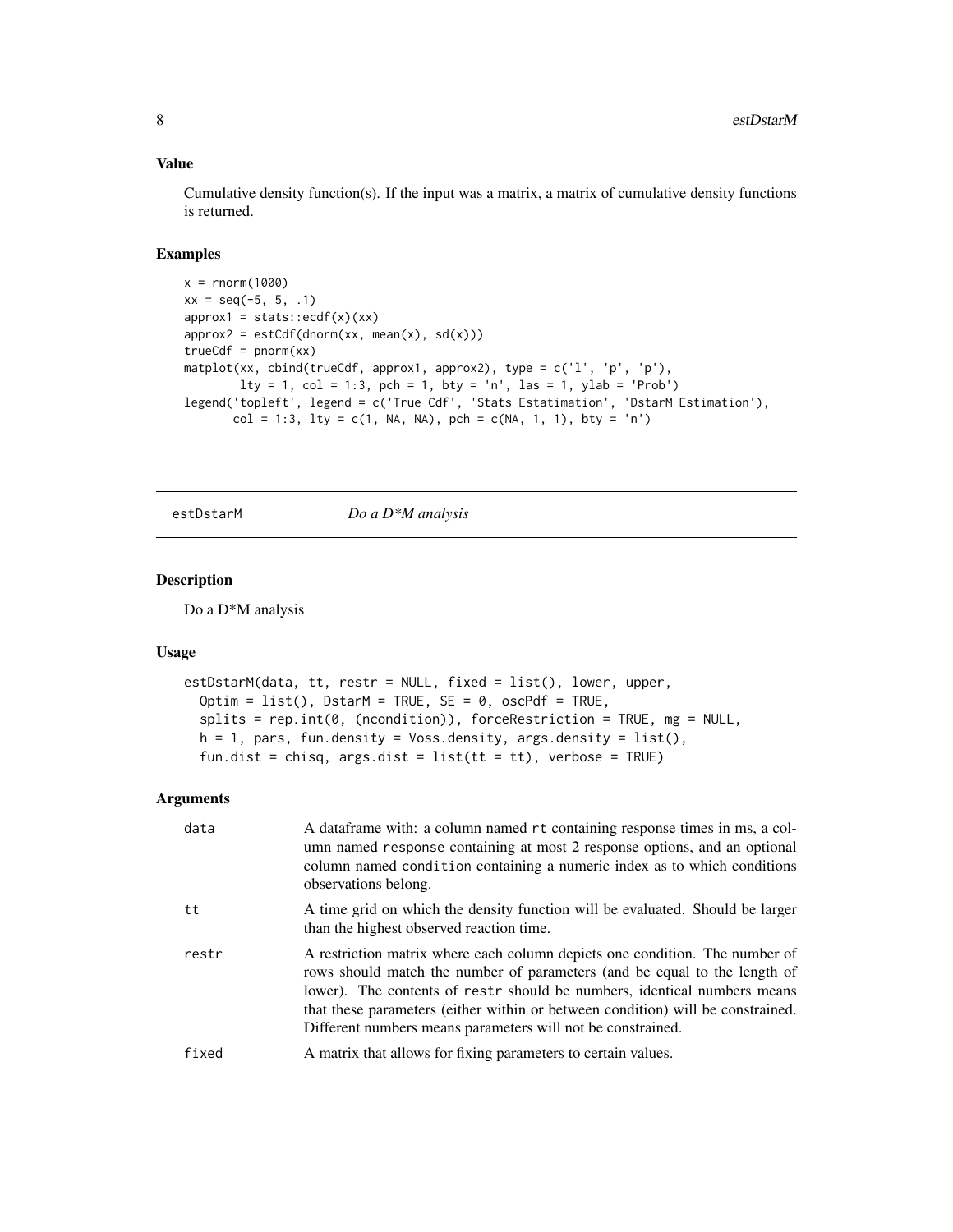<span id="page-8-0"></span>

| lower            | Should be a vector containing lower bounds for each parameter. Has a default if<br>fun.density == $Voss.density$ .                                                                                                                                                                                                                                                                                                      |
|------------------|-------------------------------------------------------------------------------------------------------------------------------------------------------------------------------------------------------------------------------------------------------------------------------------------------------------------------------------------------------------------------------------------------------------------------|
| upper            | Should be a vector containing upper bounds for each parameter. Has a default if<br>fun.density == $Voss.density$ .                                                                                                                                                                                                                                                                                                      |
| Optim            | a named list with identical arguments to DEoptim.control. In addition, if<br>verbose == TRUE Optim\$steptol can be a vector, i.e. $c(200, 50, 10)$<br>means: Do 200 iterations then check for convergence, do 50 iterations then<br>check for convergence, check every 10 iterations for convergence until itermax is<br>reached. Defaults to Optim = $list(reltol = 1e-6, itermax = 1e3, steptol = 50, CR = .9, trace$ |
| DstarM           | If TRUE a D*M analysis is done, otherwise the Chi square distance between<br>data and model is minimized.                                                                                                                                                                                                                                                                                                               |
| SE               | positive value, how many standard error to add to the variance to relax the vari-<br>ance restriction a bit.                                                                                                                                                                                                                                                                                                            |
| oscPdf           | Logical, if TRUE check for oscillations in calculated densities and remove den-<br>sities with oscilations.                                                                                                                                                                                                                                                                                                             |
| splits           | Numeric vector determining which conditions have an equal nondecision den-<br>sity. Identical values in two positions indicate that the conditions corresponding<br>to the indices of those values have an identical nondecision distribution.                                                                                                                                                                          |
| forceRestriction |                                                                                                                                                                                                                                                                                                                                                                                                                         |
|                  | if TRUE the variance restriction is enforced.                                                                                                                                                                                                                                                                                                                                                                           |
| mg               | Supply a data density, usefull if a uniform kernel approximation does not suffice.                                                                                                                                                                                                                                                                                                                                      |
| h                | bandwidth of a uniform kernel used to generate data based densities.                                                                                                                                                                                                                                                                                                                                                    |
| pars             | Optional parameter vector to supply if one wishes to evaluate the objective func-<br>tion in a given parameter vector. Only used if i termax equal zero.                                                                                                                                                                                                                                                                |
| fun.density      | Function used to calculate densities. See details.                                                                                                                                                                                                                                                                                                                                                                      |
| args.density     | A names list containing additional arguments to be send to fun.density.                                                                                                                                                                                                                                                                                                                                                 |
| fun.dist         | Function used to calculate distances between densities. Defaults to a chi-square<br>distance.                                                                                                                                                                                                                                                                                                                           |
| args.dist        | A named list containing additional arguments to be send to fun.dist.                                                                                                                                                                                                                                                                                                                                                    |
| verbose          | Logical, should intermediate output be printed? Defaults to TRUE. Estimation<br>will speed up if set to FALSE. If set to TRUE, Optim\$trace will be forced to<br>0, hereby disabling the build in printing of DEoptim. To enable the printing of<br>DEoptim, set verbose to FALSE and specify trace in Optim.                                                                                                           |

#### Details

Response options will be alphabetically sorted and the first response option will be treated as the 'lower' option. This means that if the observed proportion of the first response options is higher, the drift speed will most likely be negative.

fun.density allows a user to specify a custom density function. This function must (at least) take the following arguments: t: a vector specifying at which time points to calculate the density pars: a parameter vector boundary: character 'upper' or 'lower' specifying for which response option the density will be calculated. DstarM: Logical, if TRUE the density should not describe the nondecision density, if FALSE it should describe the nondecision density. Any additional arguments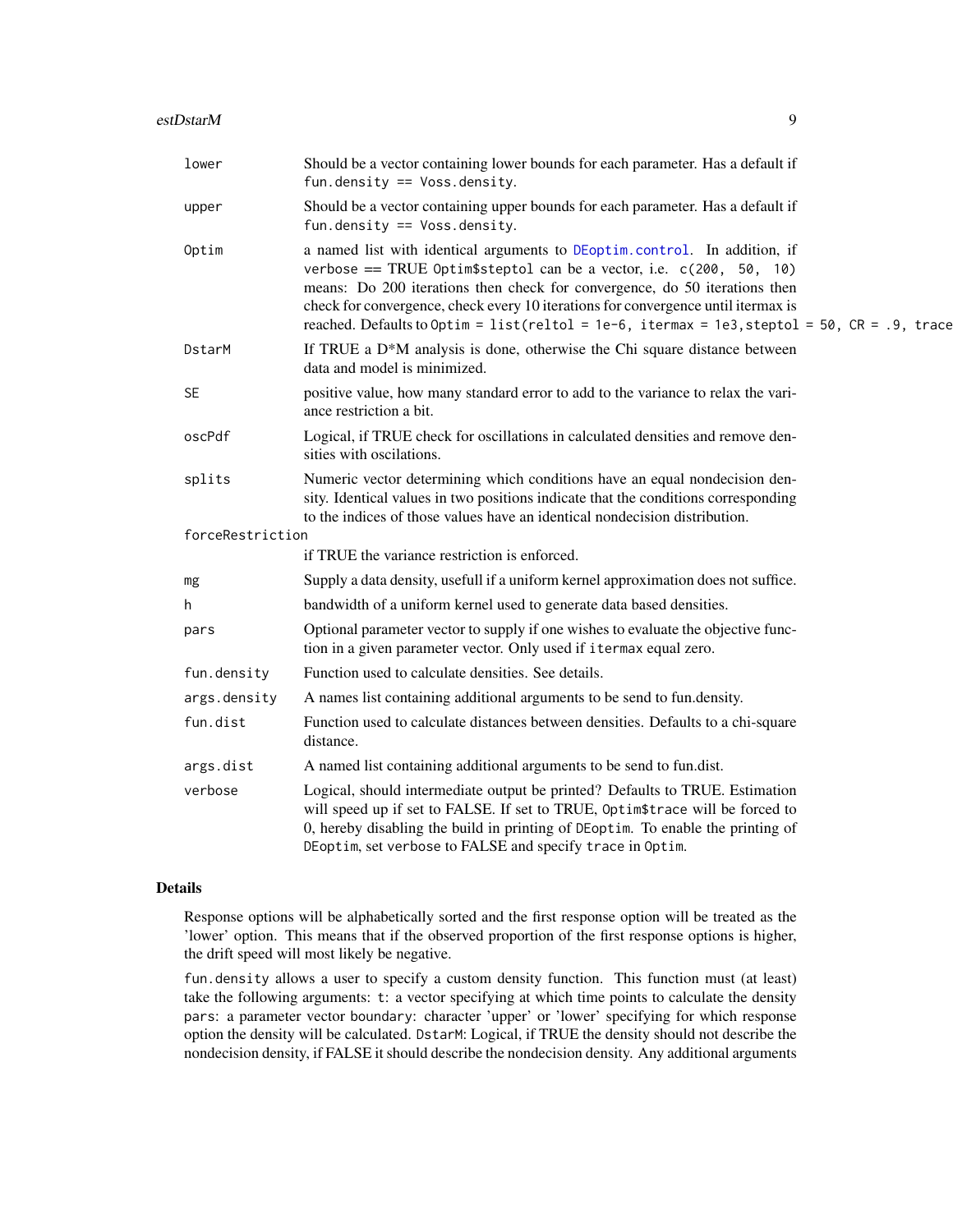can be passed to fun.density via the argument args.density. If one intends to use a custom density function it is recommended to test the function first with [testFun](#page-19-1). When specifying a custom density function it is probably also necessary to change the lower and upper bounds of the parameter space.

### Value

Returns an object of class 'D\*M', which is a named list.

#### Examples

```
# simulate data with three stimuli of different difficulty.
# this implies different drift rates across conditions.
# define a time grid. A more reasonable stepsize is .01; this is just for speed.
tt = seq(0, 5, .1)pars = c(.8, 2, .5, .5, .5, # condition 1).8, 3, .5, .5, .5, # condition 2
        .8, 4, .5, .5, .5) # condition 3
pdfND = dbeta(tt, 10, 30)
# simulate data
data = simData(n = 3e3, pars = pars, tt = tt, pdfND = pdfND)# define restriction matrix
restr = matrix(1:5, 5, 3)restr[2, 2:3] = 6:7 # allow drift rates to differ
# fix variance parameters
fixed = matrix(c('sz1', .5, 'sv1', .5), 2, 2)
## Not run:
# Run D*M analysis
res = estDstarM(data = data, tt = tt, restr = restr, fixed = fixed)
coef(res)
summary(res)
## End(Not run)
```
<span id="page-9-1"></span>

estND *Estimate nondecision denstiy*

#### Description

Estimate nondecision denstiy

#### Usage

```
estND(res, tt = NULL, data = NULL, h = \text{res$h, zp = 5, upper. bound = 1,}lower.bound = 0, Optim = list(), verbose = TRUE, dist = NULL, NDindex,
  max = 100
```
<span id="page-9-0"></span>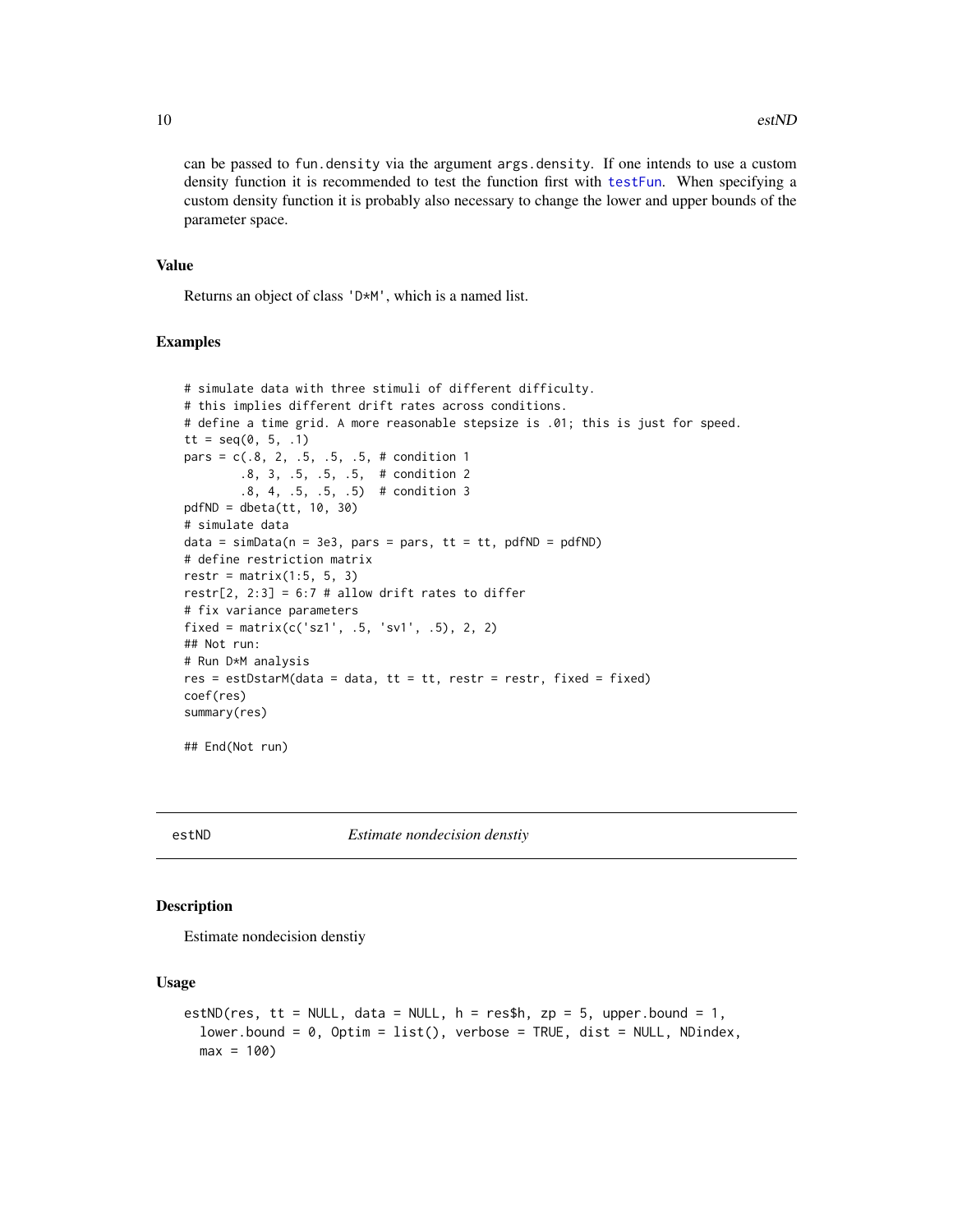#### <span id="page-10-0"></span> $\epsilon$ stND 11

#### Arguments

| res         | an object of class D*M.                                                                                                                                                                                                                                                                                                                                                                                                                                                                                                                                                                                                                                                                                                                                                   |
|-------------|---------------------------------------------------------------------------------------------------------------------------------------------------------------------------------------------------------------------------------------------------------------------------------------------------------------------------------------------------------------------------------------------------------------------------------------------------------------------------------------------------------------------------------------------------------------------------------------------------------------------------------------------------------------------------------------------------------------------------------------------------------------------------|
| tt          | optional timegrid if the nondecision density is to be esimtated at a different grid<br>than the model density.                                                                                                                                                                                                                                                                                                                                                                                                                                                                                                                                                                                                                                                            |
| data        | if tt is specified then the original dataset must be supplied too.                                                                                                                                                                                                                                                                                                                                                                                                                                                                                                                                                                                                                                                                                                        |
| h           | Optional smoothing parameter to be used when estimating the nondecision model<br>on a different time grid than the decision model. If omitted, the smoothing pa-<br>rameter of the decision model is used.                                                                                                                                                                                                                                                                                                                                                                                                                                                                                                                                                                |
| zp          | Zero padding the estimated nondecision density by this amount to avoid numer-<br>ical artefacts.                                                                                                                                                                                                                                                                                                                                                                                                                                                                                                                                                                                                                                                                          |
| upper.bound | An upper bound for the nondecision density. Defaults to one. Lowering this<br>bound can increase estimation speed, at the cost of assuming that the density of<br>the nondecision distribution is zero past this value.                                                                                                                                                                                                                                                                                                                                                                                                                                                                                                                                                   |
| lower.bound | A lower bound for the nondecision density. Defaults to zero. Increasing this<br>bound can increase estimation speed, at the cost of assuming that the density of<br>the nondecision distribution is zero past this value.                                                                                                                                                                                                                                                                                                                                                                                                                                                                                                                                                 |
| Optim       | a named list with identical arguments to DEoptim.control. In addition, if<br>verbose == TRUE Optim\$steptol can be a vector, i.e. $c(200, 50, 10)$<br>means: Do 200 iterations then check for convergence, do 50 iterations then<br>check for convergence, check every 10 iterations for convergence until itermax is<br>reached. If there are multiple nondecision distributions to estimate, one can sup-<br>ply different estimation parameters for every nondecision distribution by supply-<br>ing Optim as a list of lists. Every sublists then corresponds to parameters for one<br>nondecision distribution and should consist of arguments for DEoptim.control.<br>Defaults to Optim = list(reltol = 1e-6, itermax = 1e4, steptol = 200, $CR = .9$ , trace = 0). |
| verbose     | Logical, should the function return text output on the current status of the esti-<br>mation procedure. As the estimation can take 30+ minutes this defaults to yes.<br>If FALSE, the analysis will be somewhat faster.                                                                                                                                                                                                                                                                                                                                                                                                                                                                                                                                                   |
| dist        | A matrix where columns represent nondecision distributions. If this argument is<br>supplied then the objective function will be evaluated in these values.                                                                                                                                                                                                                                                                                                                                                                                                                                                                                                                                                                                                                |
| NDindex     | A vector containing indices of which nondecision distributions to estimate. If<br>omitted, all nondecision distributions that complement the results in res are<br>estimated.                                                                                                                                                                                                                                                                                                                                                                                                                                                                                                                                                                                             |
| max         | A positive float which indicates the maximum height of the nondecision distri-<br>bution. If estimated nondecision distributions appear chopped of or have a lot of<br>values at this max value it is recommended to re-estimate the nondecision distri-<br>butions with a higher max value. Increasing the max value without reason will<br>increase the size of the parameter space and slow the estimation procedure.                                                                                                                                                                                                                                                                                                                                                  |

### Examples

# simulate data with three stimuli of different difficulty. # this implies different drift rates across conditions. # define a time grid. A more reasonable stepsize is .01; this is just for speed. tt =  $seq(0, 5, .1)$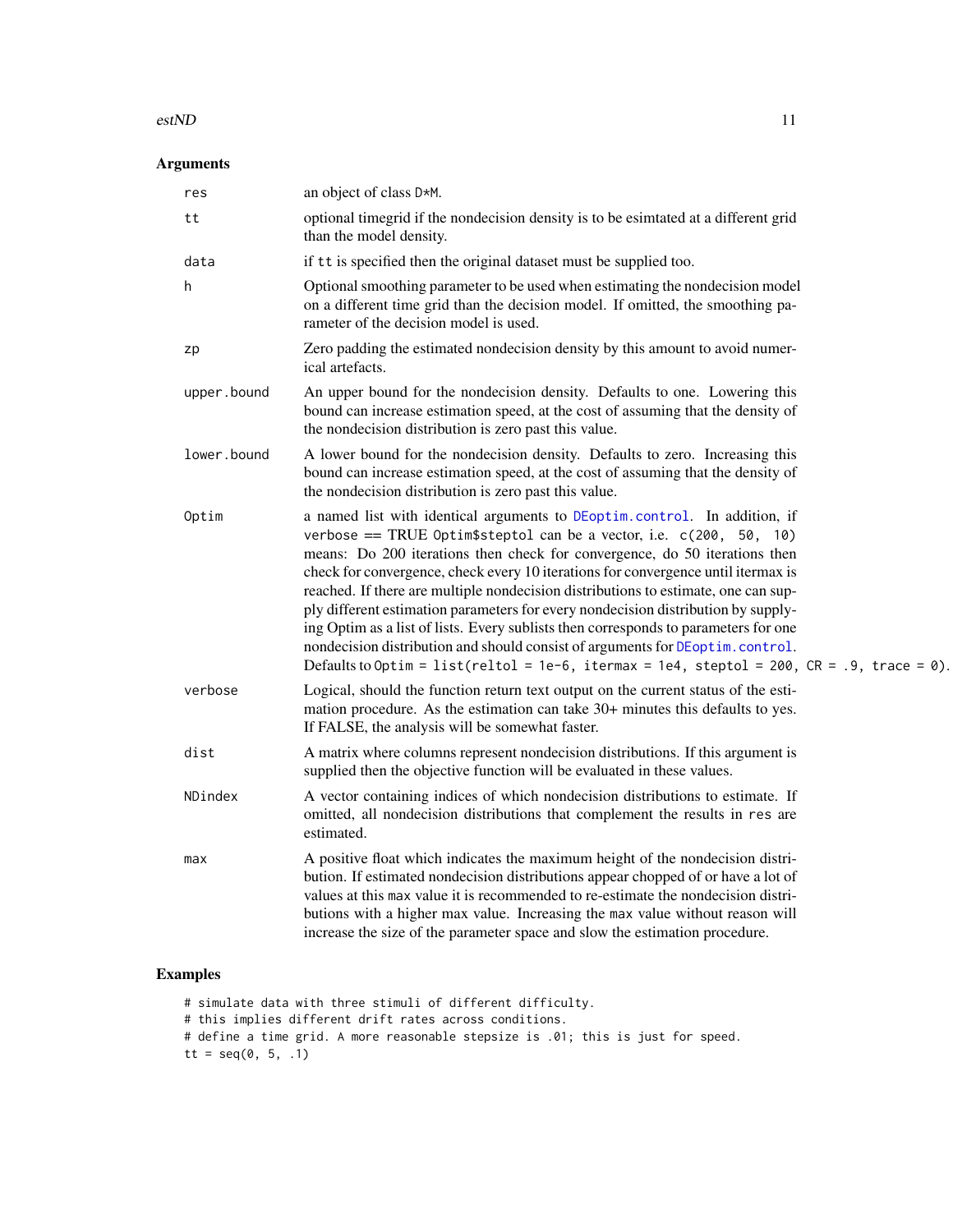```
pars = c(.8, 2, .5, .5, .5, # condition 1).8, 3, .5, .5, .5, # condition 2
        .8, 4, .5, .5, .5) # condition 3
pdfND = dbeta(tt, 10, 30)# simulate data
dat = simData(n = 3e5, pars = pars, tt = tt, pdfND = pdfND)# define restriction matrix
restr = matrix(1:5, 5, 3)restr[2, 2:3] = 6:7 # allow drift rates to differ
# fix variance parameters
fixed = matrix(c('sz1', .5, 'sv1', .5), 2, 2)## Not run:
# Run D*M analysis
res = estDstarM(data = dat, tt = tt, restr = restr, fixed = fixed)# Estimate nondecision density
resND = estND(res)
plot(resND)
lines(tt, pdfND, type = 'b', col = 2)
## End(Not run)
```
estObserved *Estimate observed data density*

#### Description

Estimates the density of the observed data by convoluting the estimated decision distributions with the estimated nondecision distributions. If a traditional analysis was run the argument resND can be omitted.

#### Usage

estObserved(resDecision, resND)

#### Arguments

| resDecision | output of estDstarM. |
|-------------|----------------------|
| resND       | output of estND.     |

#### Value

a list (S3 object of class 'DstarM') that contains:

| obsNorm | A matrix containing normalized densities of each condition response pair.                                                                                                           |
|---------|-------------------------------------------------------------------------------------------------------------------------------------------------------------------------------------|
| obs     | A matrix containing unnormalized densities of each condition response pair.                                                                                                         |
| tt      | The time grid used.                                                                                                                                                                 |
| fit     | A list containing the values of the objective function for the total model (\$to-<br>tal), for the decision model (\$Decision) and for the nondecision distribution(s)<br>$(SND)$ . |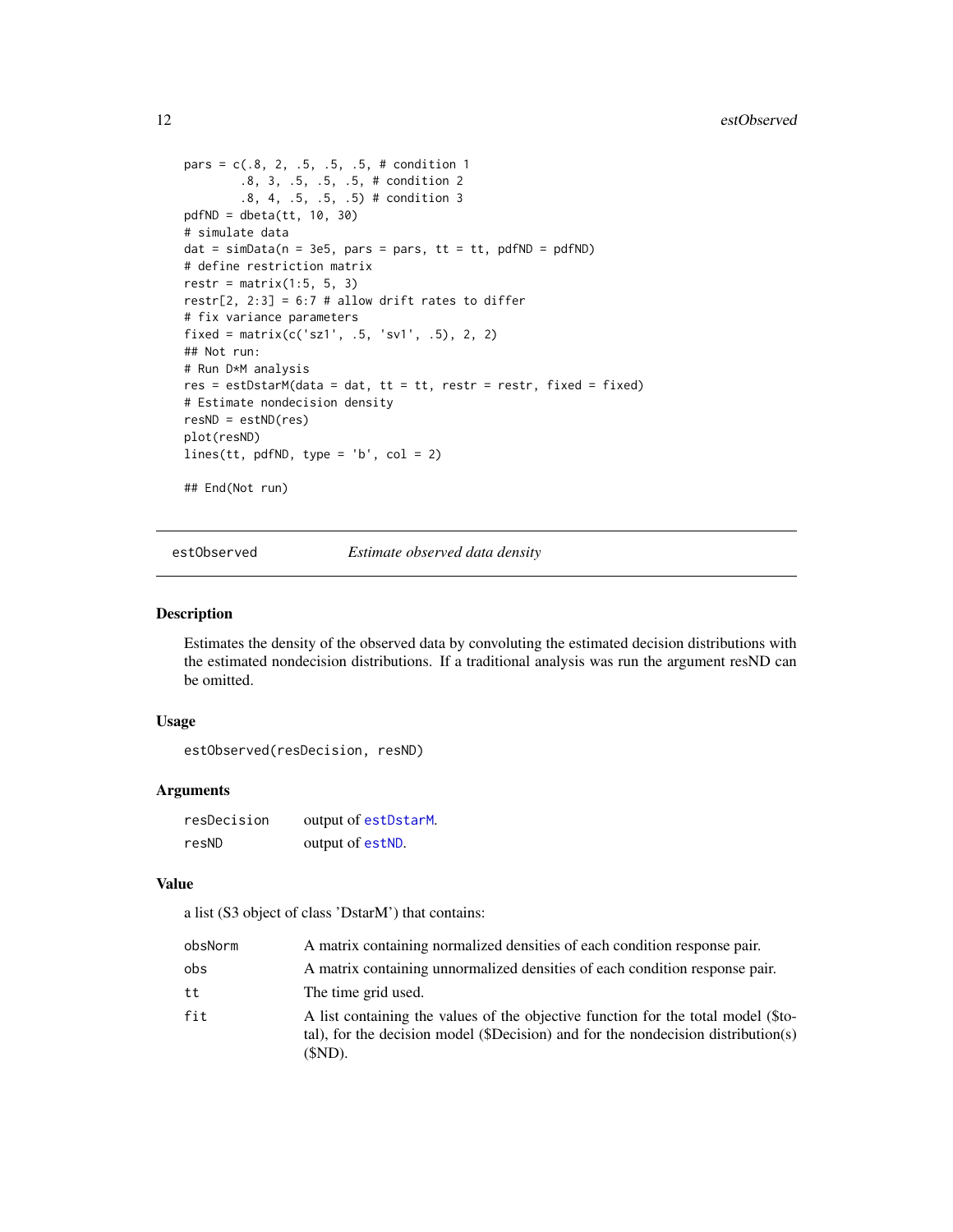<span id="page-12-0"></span>

| npar   | The number of parameters used in the decision model.                       |
|--------|----------------------------------------------------------------------------|
| obsIdx | A numeric vector containing indices of any not observed condition-response |
|        | pairs.                                                                     |

#### Examples

```
# simulate data with three stimuli of different difficulty.
# this implies different drift rates across conditions.
# define a time grid. A more reasonable stepsize is .01; this is just for speed.
tt = seq(0, 5, .1)pars = c(.8, 2, .5, .5, .5, # condition 1).8, 3, .5, .5, .5, # condition 2
        .8, 4, .5, .5, .5) # condition 3
pdfND = dbeta(tt, 10, 30)
# simulate data
lst = simData(n = 3e5, pars = pars, tt = tt, pdfND = pdfND, return.pdf = TRUE)dat = lst$dat
# define restriction matrix
restr = matrix(1:5, 5, 3)restr[2, 2:3] = 6:7 # allow drift rates to differ
# fix variance parameters
fixed = matrix(c('sz1', .5, 'sv1', .5), 2, 2)## Not run:
# Run D*M analysis
resD = estDstarM(data = dat, tt = tt, restr = restr, fixed = fixed)# Estimate nondecision density
resND = estND(resD)
# Estimate observed density
resObs = estObserved(resD, resND)
# plot histograms with overlayed
# densities per condition-response pair
plotObserved(resObserved = resObs, data = dat,
            xlim = c(0, 1)# plot estimated and true densities
plot(resObs, col = rep(1:3, each = 2), xlim = 0:1)
matlines(tt, lst$pdfNormalized, col = rep(1:3, each = 2), lty = 2)
## End(Not run)
```
<span id="page-12-1"></span>estQdf *Estimate quantiles of distribution*

#### **Description**

Estimate quantiles of distribution

#### Usage

estQdf(p, x, cdf)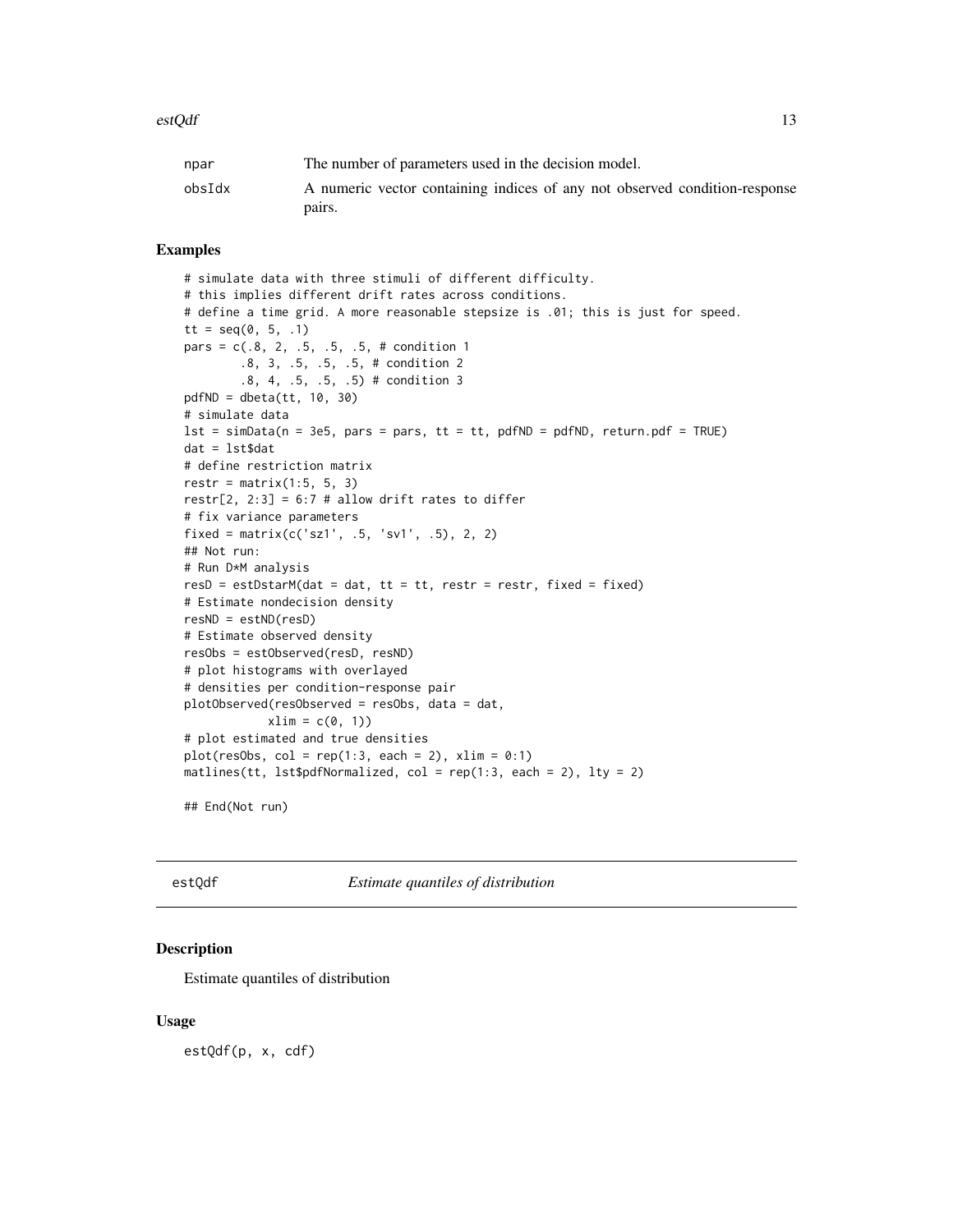<span id="page-13-0"></span>14 getSter

#### Arguments

| p   | A vector of probabilities.                                               |
|-----|--------------------------------------------------------------------------|
| X   | The x-axis values corresponding to the cumulative distribution function. |
| cdf | A cumulative distributions function, <i>i.e.</i> output of estCdf.       |

#### Details

Quantiles are obtained in the following manner. For  $p = 0$  and  $p = 1$ , the minimum and maximum of x is used. For other probabilities the quantiles are obtained via  $q[i]$  = uniroot(x, cdf - p[i])\$root. Y values are interpolated via [approxfun](#page-0-0).

#### Value

Quantiles of cumulative distribution function(s). If the input was a matrix of cumulative distributions functions, a matrix of quantiles is returned.

#### Examples

```
x = seq(-9, 9, .1) # x-gridd = dom(m(x) # density functions)p = seq(0, 1, .2) # probabilities of interest
cEst = estCdf(d) # estimate cumulative distribution functions
qEst = estQdf(p = p, x = x, cdf = cEst) # estimate quantilesplot(x, cEst, bty = 'n', las = 1, type = 'l', ylab = 'Probability') # plot cdf
abline(h = p, v = qEst, col = 1:6, lty = 2) # add lines for p and for obtained quantiles
points(x = qEst, y = p, pch = 18, col = 1:6, cex = 1.75) # add points for intersections
```
getSter *Estimate variance of nondecision density*

#### **Description**

Estimate variance of nondecision density

#### Usage

getSter(res)

#### Arguments

res An object of class D\*M.

#### Details

The object res can either be output from estDstarM or output from estND. if the former is supplied, getSter attempts to calculate the variance of the nondecision distribution by subtracting the variance of the model distribution from the variance of the data distribution. If the latter is supplied, the variance is calculated by integrating the nondecision distribution.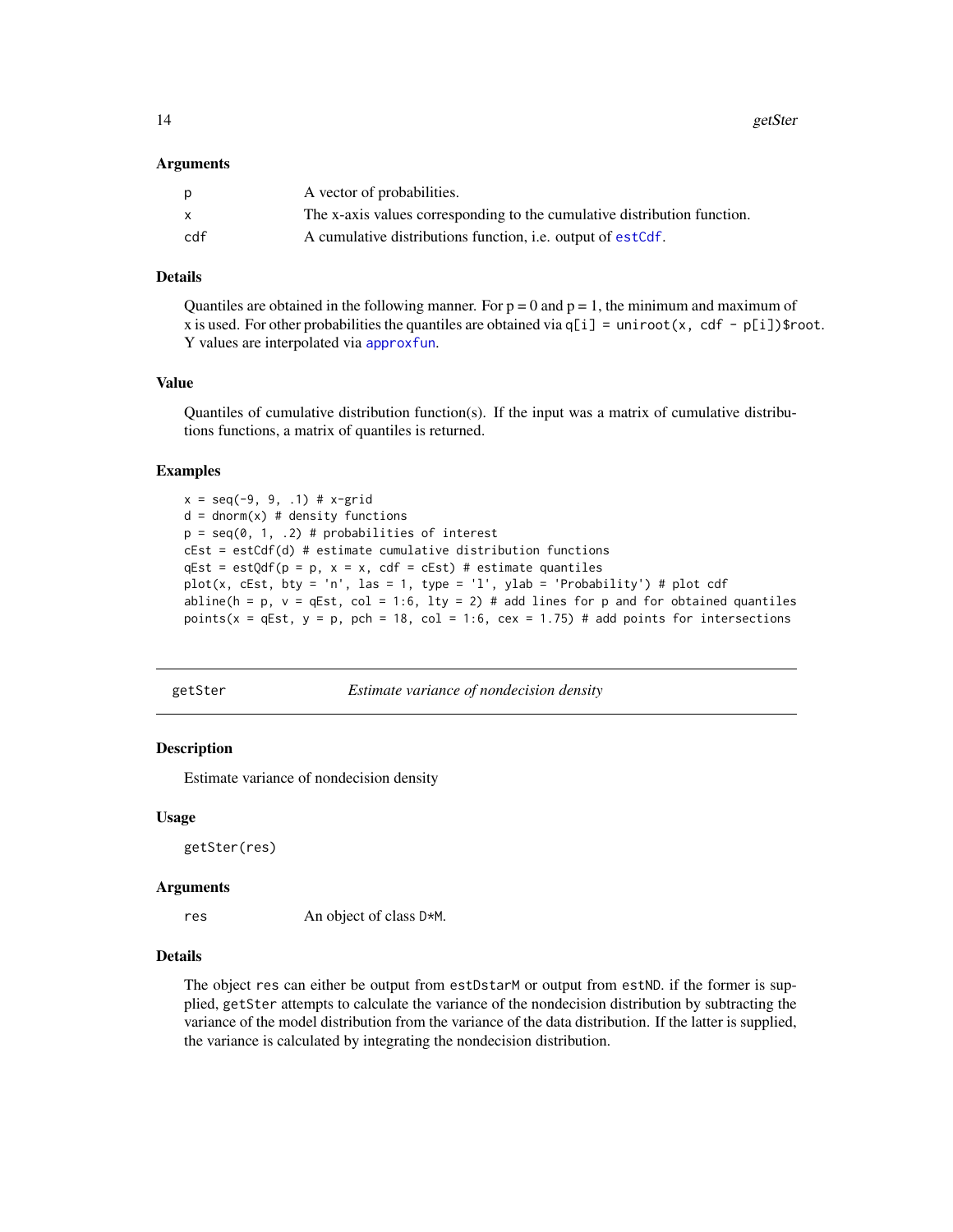<span id="page-14-0"></span>

#### Description

Calculate Mean of the nondecision distribution.

#### Usage

getTer(res, dat)

#### Arguments

| res | An object of class D <sup>*</sup> M. |
|-----|--------------------------------------|
| dat | The data object used to create res.  |

#### Details

The object res can either be output from estDstarM or output from estND. If the former is supplied it is also necessary to supply the data used for the estimation. The mean will then be estimated by substracting the mean of the model densities from the mean of the data density. If the latter is supplied than this is not required; the mean will be calculated by integrating the nondecision distribution.

#### Value

A vector containing estimates for the mean of the nondecision densities.

plotObserved *Plot histogram of data with overlayed model predicted density.*

#### Description

Plots histograms for each condition-response pair/ condition/ response with overlayed estimated densities.

#### Usage

```
plotObserved(resObserved, data, what = "cr", layout = NULL, main = NULL,
  linesArgs = list(), ggplot = FALSE, prob = NULL, probType = 3, ...)
```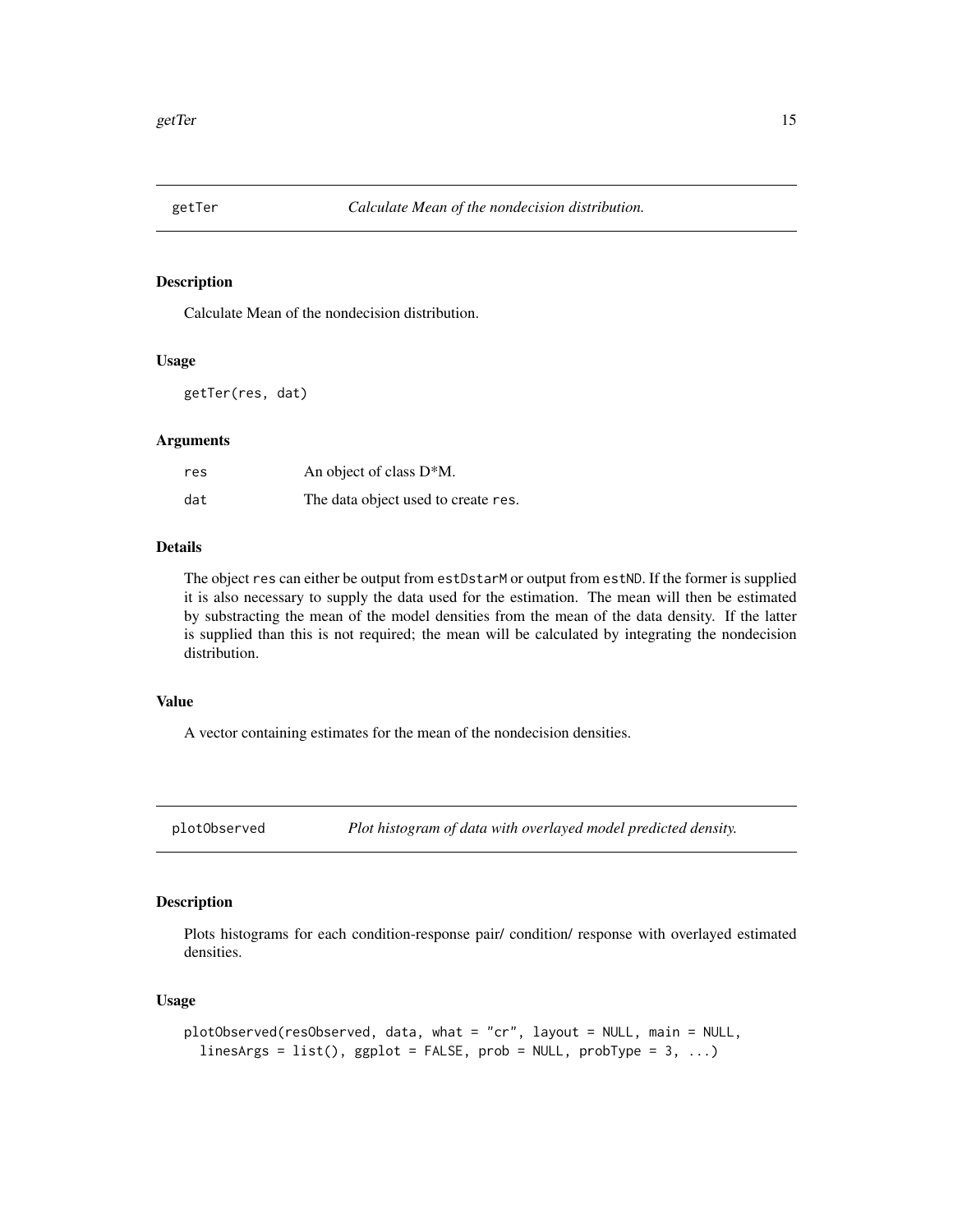#### <span id="page-15-0"></span>Arguments

| resObserved | output of estObserved.                                                                                                                                                                                                                                          |
|-------------|-----------------------------------------------------------------------------------------------------------------------------------------------------------------------------------------------------------------------------------------------------------------|
| data        | The dataset used to estimate the model.                                                                                                                                                                                                                         |
| what        | What to plot. Can be 'cr' for 'condition-response pairs, 'c' for condition, and 'r'<br>for response.                                                                                                                                                            |
| layout      | An optional layout matrix.                                                                                                                                                                                                                                      |
| main        | an optional vector containing names for each plot.                                                                                                                                                                                                              |
| linesArgs   | A list containing named arguments to be passed to lines.                                                                                                                                                                                                        |
| ggplot      | Logical, should ggplot2 be used instead of base R graphics? If set to TRUE,<br>some arguments from linesArgs and  will be ignored (but can be added to<br>plots manually).                                                                                      |
| prob        | Should a qqplot of observed vs model implied quantiles be plotted? If NULL<br>(the default) then a histogram overlayed with model implied densities will be<br>plotted. Otherwise, this argument should be a vector of probabilities to be passed<br>to estQdf. |
| probType    | A numeric value defining several plotting options. 0 does nothing, 1 removes<br>the 0% quantile, 2 removes the 100% quantile and 3 removes both the 0% and<br>100% quantile.                                                                                    |
|             | Further arguments to be passed to hist.                                                                                                                                                                                                                         |
|             |                                                                                                                                                                                                                                                                 |

#### Details

Keep in mind when using what =  $'c'$  or what =  $'r'$  pdfs are simply averaged, not weighted to the number of observed responses.

#### Value

if ggplot is FALSE invisible(), otherwise a list

```
# simulate data with three stimuli of different difficulty.
# this implies different drift rates across conditions.
# define a time grid. A more reasonable stepsize is .01; this is just for speed.
tt = seq(0, 5, .1)pars = c(.8, 2, .5, .5, .5, # condition 1).8, 3, .5, .5, .5, # condition 2
        .8, 4, .5, .5, .5) # condition 3
pdfND = dbeta(tt, 10, 30)
# simulate data
lst = simData(n = 3e5, pars = pars, tt = tt, pdfND = pdfND, return.pdf = TRUE)dat = lst$dat
# define restriction matrix
restr = matrix(1:5, 5, 3)restr[2, 2:3] = 6:7 # allow drift rates to differ
# fix variance parameters
fixed = matrix(c('sz1', .5, 'sv1', .5), 2, 2)
```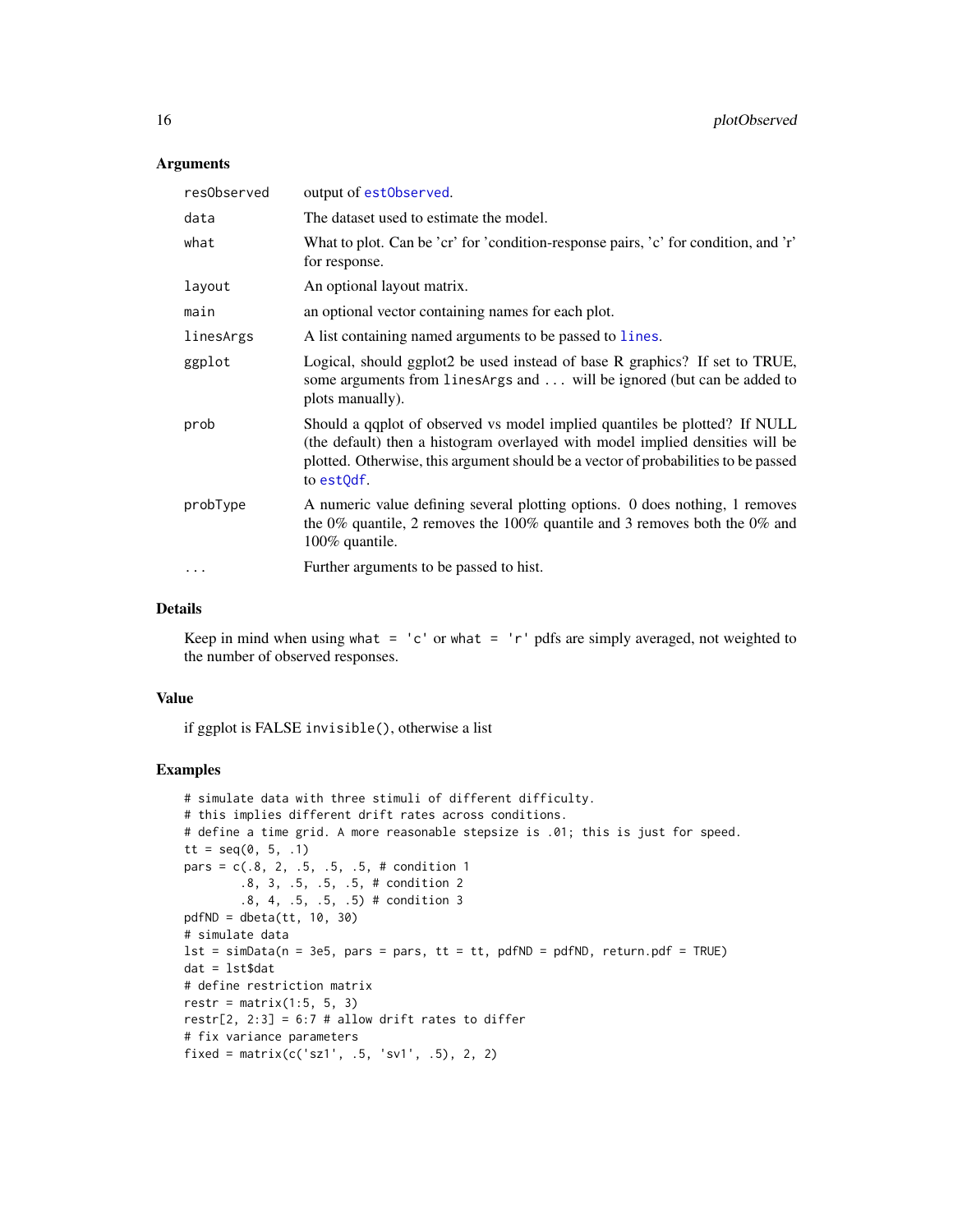#### <span id="page-16-0"></span>rtDescriptives 17

```
## Not run:
# Run D*M analysis
resD = estDstarM(data = dat, tt = tt, restr = restr, fixed = fixed)# Estimate nondecision density
resND = estND(resD)
# Estimate observed density
resObs = estObserved(resD, resND)
# plot histograms with overlayed
# densities per condition-response pair
plotObserved(resObserved = resObs, data = dat,
            xlim = c(0, 1)# plot estimated and true densities
plot(resObs, col = rep(1:3, each = 2), xlim = 0:1)matlines(tt, lst$pdfNormalized, col = rep(1:3, each = 2), lty = 2)
# other uses of plotObserved
plotObserved(resObserved = resObs, data = dat, what = 'cr', xlim = c(0, 1))
plotObserved(resObserved = resObs, data = dat, what = 'c', xlim = c(0, 1))
plotObserved(resObserved = resObs, data = dat, what = 'r', xlim = c(0, 1))
## End(Not run)
```
<span id="page-16-1"></span>

rtDescriptives *Descriptives of reaction time data*

#### Description

Descriptives of reaction time data

#### Usage

rtDescriptives(data)

#### Arguments

data A reaction time dataset. Must be a dataframe with \$rt, \$condition and \$response.

#### Details

This function and [rtHist](#page-17-1) are helper functions to inspect raw data.

#### Value

An object of class 'D\*M', containing raw counts and proportions for condition response pairs, conditions, and responses.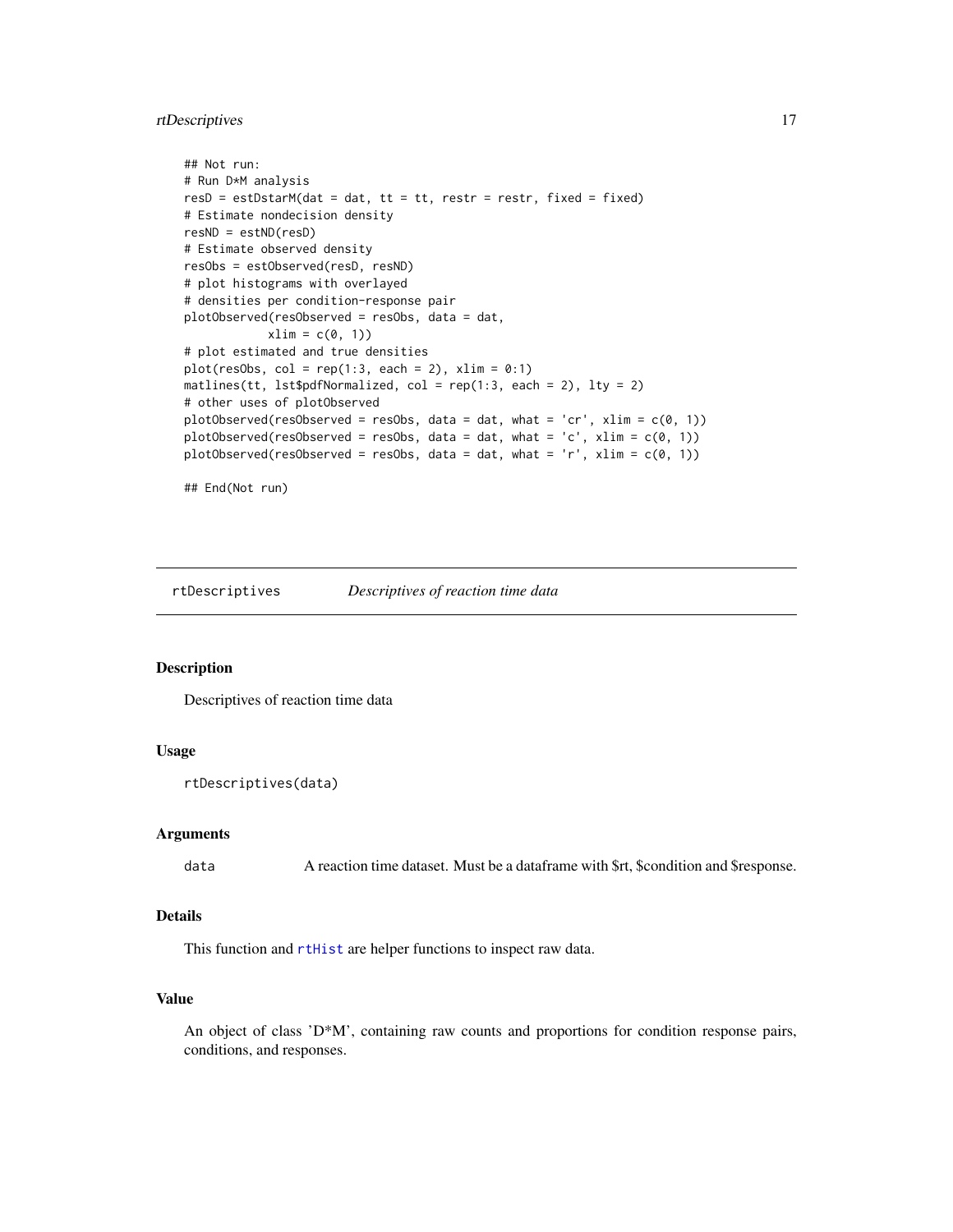#### Examples

```
tt = seq(0, 5, .01)dat = simData(n = 3e5, pars = rep(.5, 5), tt = tt, pdfND = dbeta(tt, 10, 30))
x = rtDescriptives(dat)
x
print(x, what = 'cr')print(x, what = 'c')
print(x, what = 'r')print(x, \text{ digits} = 20)
```
rtHist *Make histograms of reaction time data*

#### Description

Make histograms of reaction time data

#### Usage

```
rtHist(data, what = "cr", layout = NULL, nms = NULL, ggplot = FALSE,
  ...)
```
#### Arguments

| data     | A reaction time dataset. Must be a dataframe with \$rt, \$condition and \$response.                                                                                               |
|----------|-----------------------------------------------------------------------------------------------------------------------------------------------------------------------------------|
| what     | @param what What to plot. Can be 'cr' for 'condition-response pairs, 'c' for<br>condition, and 'r' for response.                                                                  |
| layout   | An optional layout.                                                                                                                                                               |
| nms      | An optional vector of names for each plot. If omitted the names will be based<br>on the contents of data\$condition and/or data\$response.                                        |
| ggplot   | ggplot Logical, should ggplot2 be used instead of base R graphics? If set to<br>TRUE, some arguments from linesArgs and  will be ignored (but can be<br>added to plots manually). |
| $\ddots$ | Arguments to be passed to hist                                                                                                                                                    |

#### Details

This function and [rtDescriptives](#page-16-1) are helper functions to inspect raw data.

#### Value

invisible()

```
tt = seq(0, 5, .01)dat = simData(n = 3e4, pars = rep(.5, 5), tt = tt, pdfND = dbeta(tt, 10, 30))
rtHist(dat, breaks = tt, xlim = c(0, 1))
```
<span id="page-17-0"></span>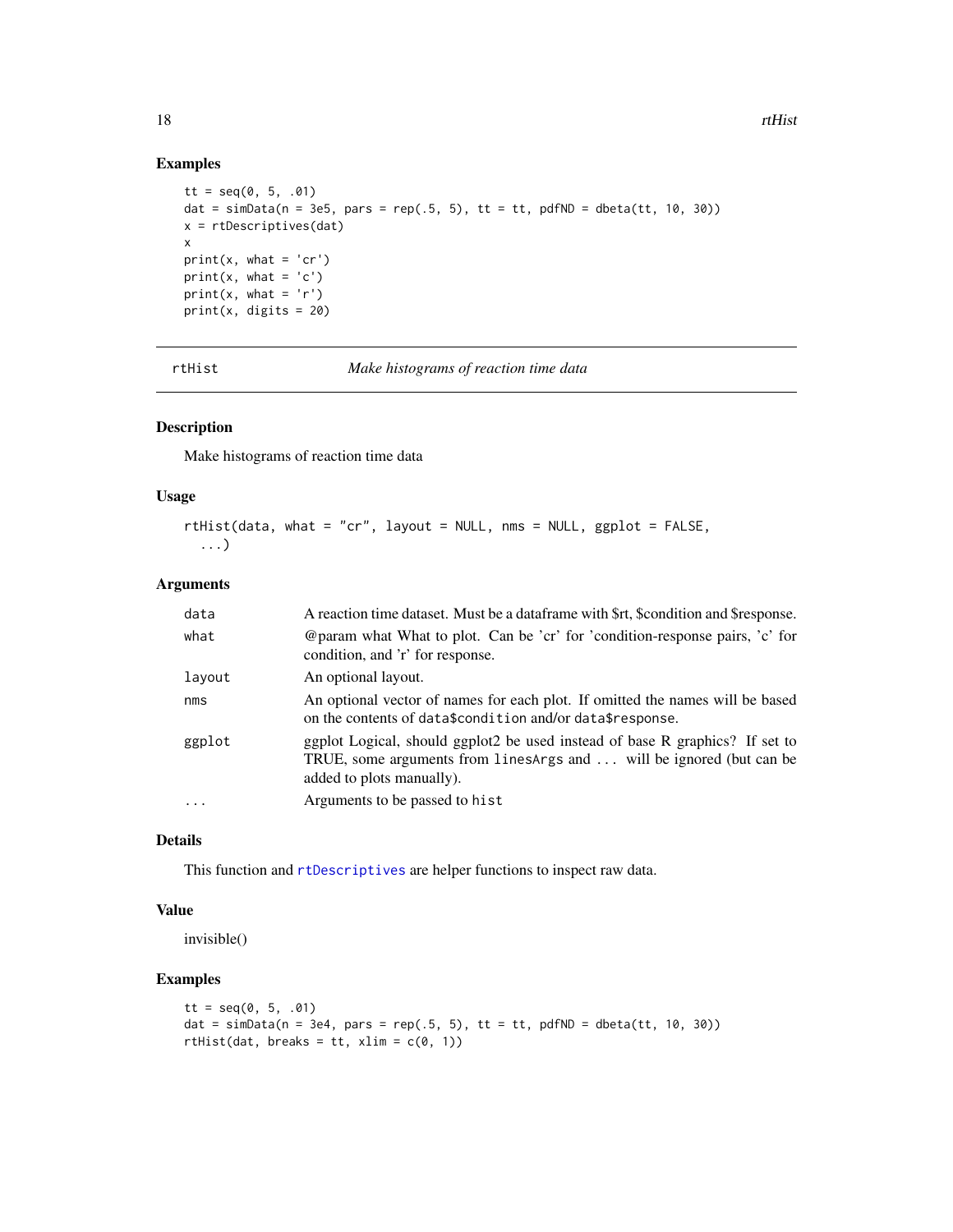<span id="page-18-0"></span>

#### Description

Simulate data from a given densitiy function via multinomial sampling

#### Usage

```
simData(n, pars, tt, pdfND, fun.density = Voss.density,
 args.density = list(prec = 3), npars = 5, return.pdf = FALSE)
```
#### Arguments

| Number of observations to be sampled                                                                                                                                                                       |
|------------------------------------------------------------------------------------------------------------------------------------------------------------------------------------------------------------|
| Parameter values for the density function to be evaluated with. length (pars)<br>must be a multiple of npars.                                                                                              |
| time grid on which the density function will be evaluated. Responses not in this<br>time grid cannot appear.                                                                                               |
| either a vector of length tt specifying the nondecision density for all condition-<br>response pairs, or a matrix where columns corresponds to the nondecision den-<br>sities of condition-response pairs. |
| Density function to use.                                                                                                                                                                                   |
| Additional arguments to be passed to fun. density, aside from tt, pars, and a<br>boundary argument ('upper' or 'lower')                                                                                    |
| Number of parameters fun. density must be evaluated with. If length (pars) > npars<br>each npars values in pars will be seen as the parameter values of a condition.                                       |
| Logical, if TRUE genData returns a list containing the probability density func-<br>tion used and the data, if FALSE genData returns a dataframe with simulated<br>data.                                   |
|                                                                                                                                                                                                            |

#### Details

Simulate data via multinomial sampling. The response options to sample from should be provided in tt. The number of conditions is defined as length(pars) / npars.

#### Value

A sorted dataframe where rows represent trials. It contains: a column named rt containing reaction times in seconds, a column named response containing either reponse option lower or upper, and a column named condition indicating which condition a trials belongs to. If return.pdf is TRUE it returns a list where the first element is the sorted dataframe, the second through the fifth elements are lists that contain densities used for simulating data.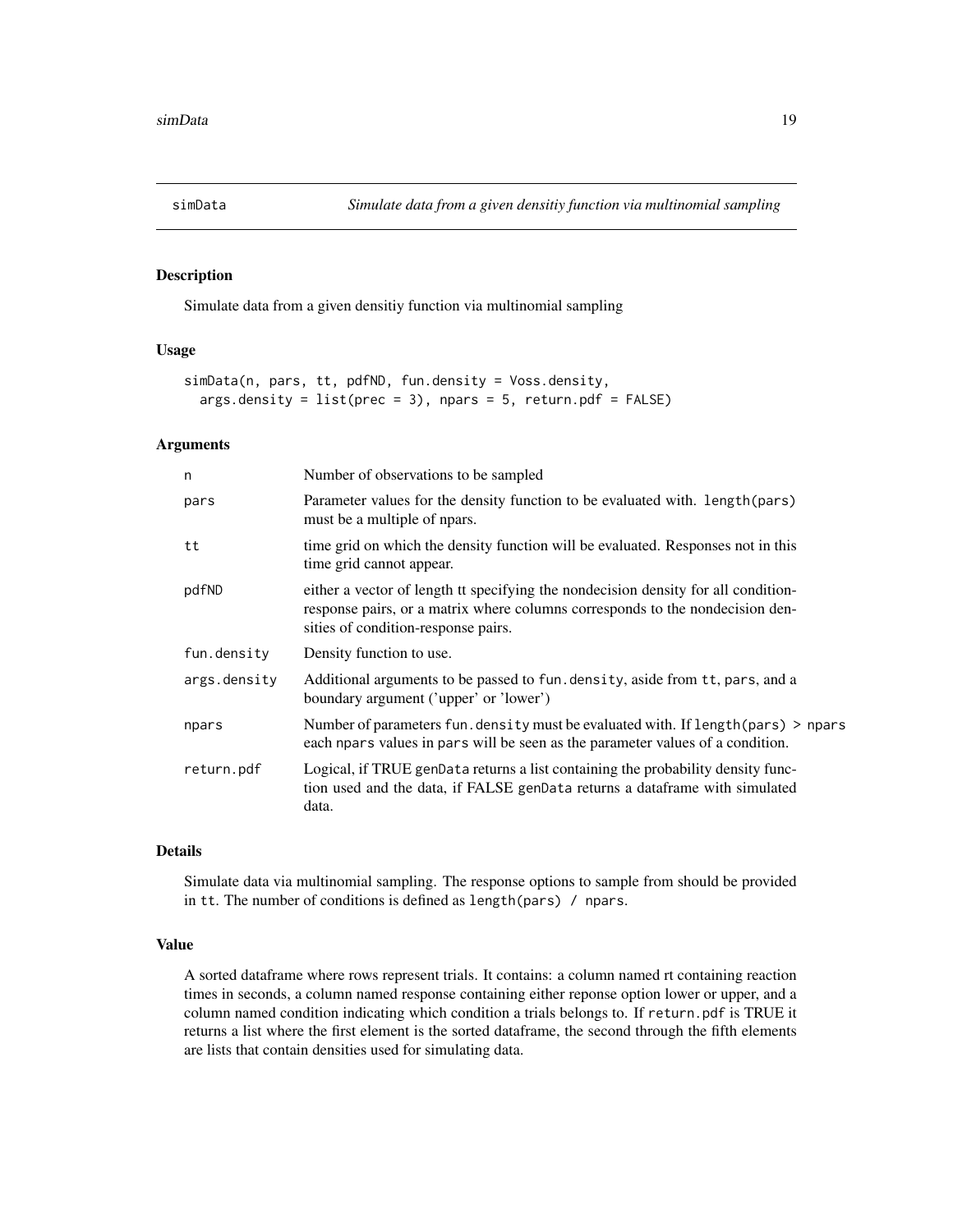#### Examples

```
tt = seq(0, 5, .01)pdfND = dbeta(tt, 10, 30)
n = 100pars = c(1, 2, .5, .5, .5)dat = simData(n, pars, tt, pdfND)
head(dat)
```
<span id="page-19-1"></span>testFun *Test fun.density with lower and upper bounds*

#### Description

Test fun.density with lower and upper bounds

#### Usage

```
testFun(fun.density, lower, upper, args = list())
```
#### Arguments

| fun.density | A density function to be evaluated.                                                |
|-------------|------------------------------------------------------------------------------------|
| lower       | Lower bounds of the parameter space with which fun. density can be evalu-<br>ated. |
| upper       | Upper bounds of the parameter space with which fun. density can be evalu-<br>ated. |
| args        | Additional arguments for fun.density.                                              |

#### Details

A function that is called whenever a nondefault density function is passed to DstarM. It does some rough error checking.

#### Value

Returns TRUE if no errors occured, otherwise returns an error message

```
lower = c(.5, -6, .1, 0, 0)upper = c(2, 6, .99, .99, 10)
args = list(t = seq(0, 5, .01), pars = lower, boundary = 'lower',DstarM = TRUE)
testFun(fun.density = Voss.density, lower = lower, upper = upper,
args = args)# TRUE
```
<span id="page-19-0"></span>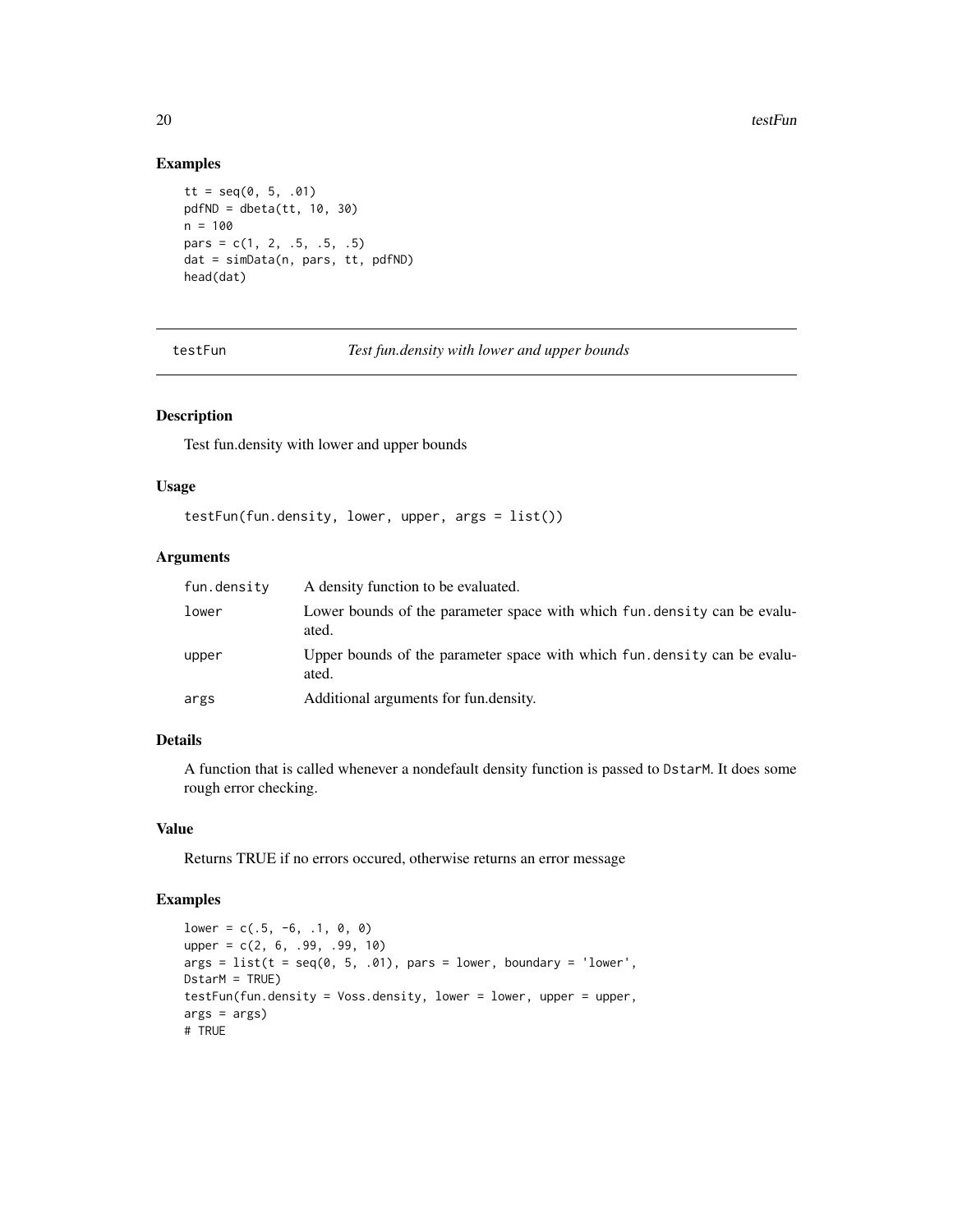<span id="page-20-0"></span>

#### Description

Calculate model density for a given set of parameters

#### Usage

```
Voss.density(t, pars, boundary, DstarM = TRUE, prec = 3)
LBA.density(t, pars, boundary, DstarM = TRUE, ...)
Wiener.density(t, pars, boundary, DstarM)
```
#### Arguments

| t        | Time grid for density to be calculated on.                                                                                                                                                                                                                                                                                                                                                                                                                                                                                                                                                                                                                                                                                     |
|----------|--------------------------------------------------------------------------------------------------------------------------------------------------------------------------------------------------------------------------------------------------------------------------------------------------------------------------------------------------------------------------------------------------------------------------------------------------------------------------------------------------------------------------------------------------------------------------------------------------------------------------------------------------------------------------------------------------------------------------------|
| pars     | Parameter vector where (if $DstarM = TRUE$ ) the first index contains the bound-<br>ary parameter, the second contains the drift speed, the third contains the relative<br>starting point, the fourth contains a proportion of the maximum size of the vari-<br>ance on the relative starting point, the fifth contains the standard deviation of the<br>drift speed. if DstarM $==$ FALSE then third index of pars contains the Ter, the<br>fifth the drift speed, the the sixth contains a proportion of the maximum size of<br>the variance on the relative starting point, the fifth contains the standard devia-<br>tion of the drift speed, and the seventh contains a proportion of the maximum<br>variance of the Ter. |
| boundary | For which response option will the density be calculated? Either 'upper' or<br>'lower'.                                                                                                                                                                                                                                                                                                                                                                                                                                                                                                                                                                                                                                        |
| DstarM   | Logical, see pars.                                                                                                                                                                                                                                                                                                                                                                                                                                                                                                                                                                                                                                                                                                             |
| prec     | Precision with which the density is calculated. Corresponds roughly to the num-<br>ber of decimals accurately calculated.                                                                                                                                                                                                                                                                                                                                                                                                                                                                                                                                                                                                      |
| $\cdots$ | Other arguments, see dLBA                                                                                                                                                                                                                                                                                                                                                                                                                                                                                                                                                                                                                                                                                                      |

#### Details

These functions are examples of what fun.density should look like. Voss.density is an adaptation of [ddiffusion](#page-0-0), LBA.density is an adaptation of [dLBA](#page-0-0), and wiener.density is an adaptation of [dwiener](#page-0-0). To improve speed one can remove error handling. Normally error handling is useful, however because differential evolution can result in an incredible number of function evaluations (more than 10.000) it is recommended to omit error handling in custom density functions. estDstarM will apply some internal error checks (see [testFun](#page-19-1)) on the density functions before starting differential evolution. A version of ddifusion without error handling can be found in the source code (commented out to pass R check).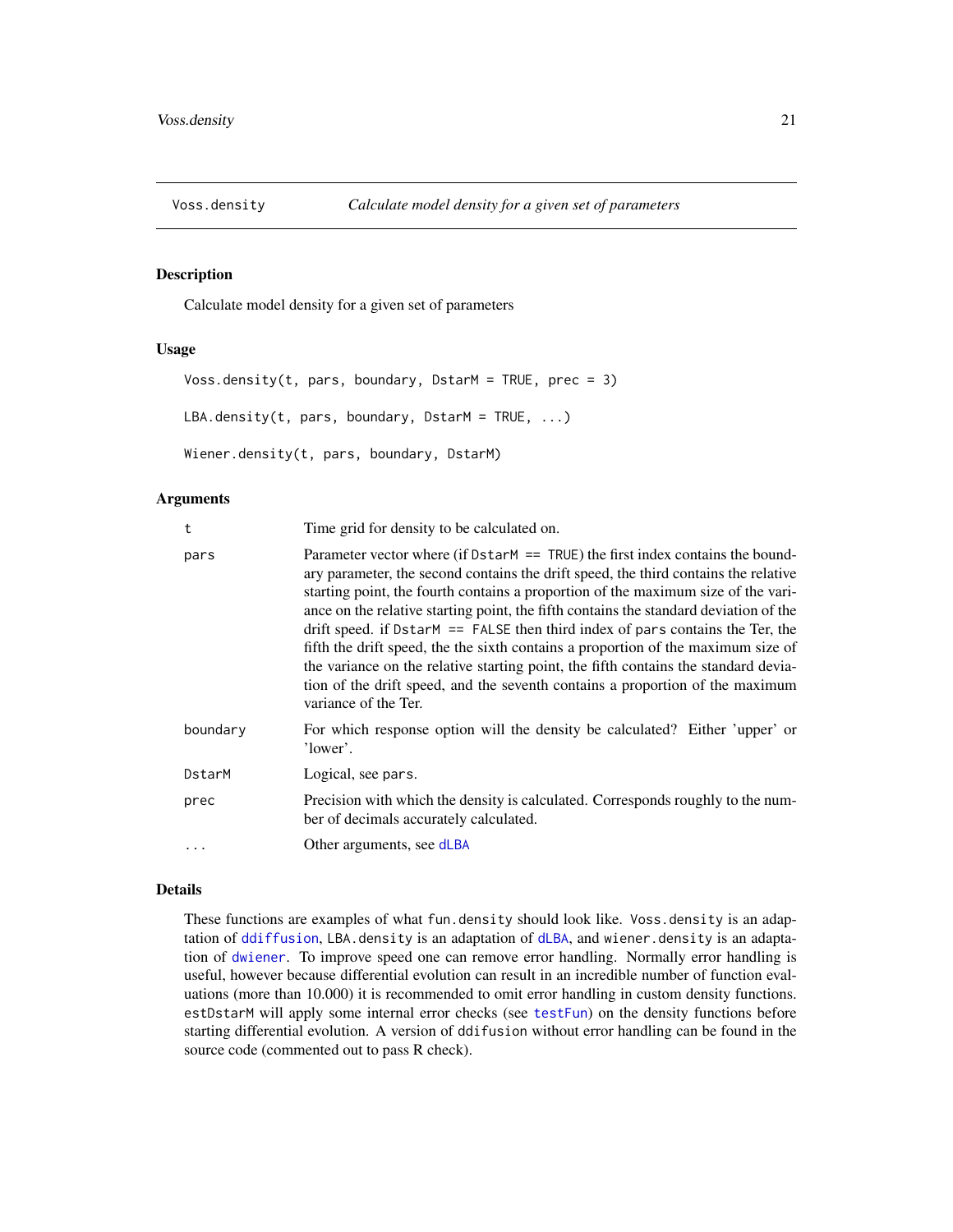#### Value

A numeric vector of length length(t) containing a density.

```
t = seq(0, .75, .01)V. pars = c(1, 2, .5, .5, .5)L.pars = c(1, .5, 2, 1, 1, 1)
W.pars = V.pars[1:3]V1 = Voss.density(t = t, pars = V.pars, boundary = 'upper', DstarM = TRUE)V2 = Voss.density(t = t, pars = V.pars, boundary = 'lower', DstarM = TRUE)L1 = LBA.density(t = t, pars = L.pars, boundary = 'upper', DstarM = TRUE)
L2 = LBA.density(t = t, pars = L.pars, boundary = 'lower', DstarM = TRUE)W1 = Wiener.density(t = t, pars = W.pars, boundary = 'upper', DstarM = TRUE)
W2 = Wiener.density(t = t, pars = W.pars, boundary = 'lower', DstarM = TRUE)
densities = cbind(V1, V2, L1, L2, W1, W2)
matplot(t, densities, type = 'b', ylab = 'Density', lty = 1, las = 1, bty = 'n',
        col = rep(1:3, each = 2), pch = c(0, 15, 1, 16, 2, 17), cex = .8,main = 'Model densities')
legend('topright', legend = c('Voss', 'LBA', 'RWiener'), lty = 1,
       pch = 15:17, col = 1:3, bty = 'n')
```